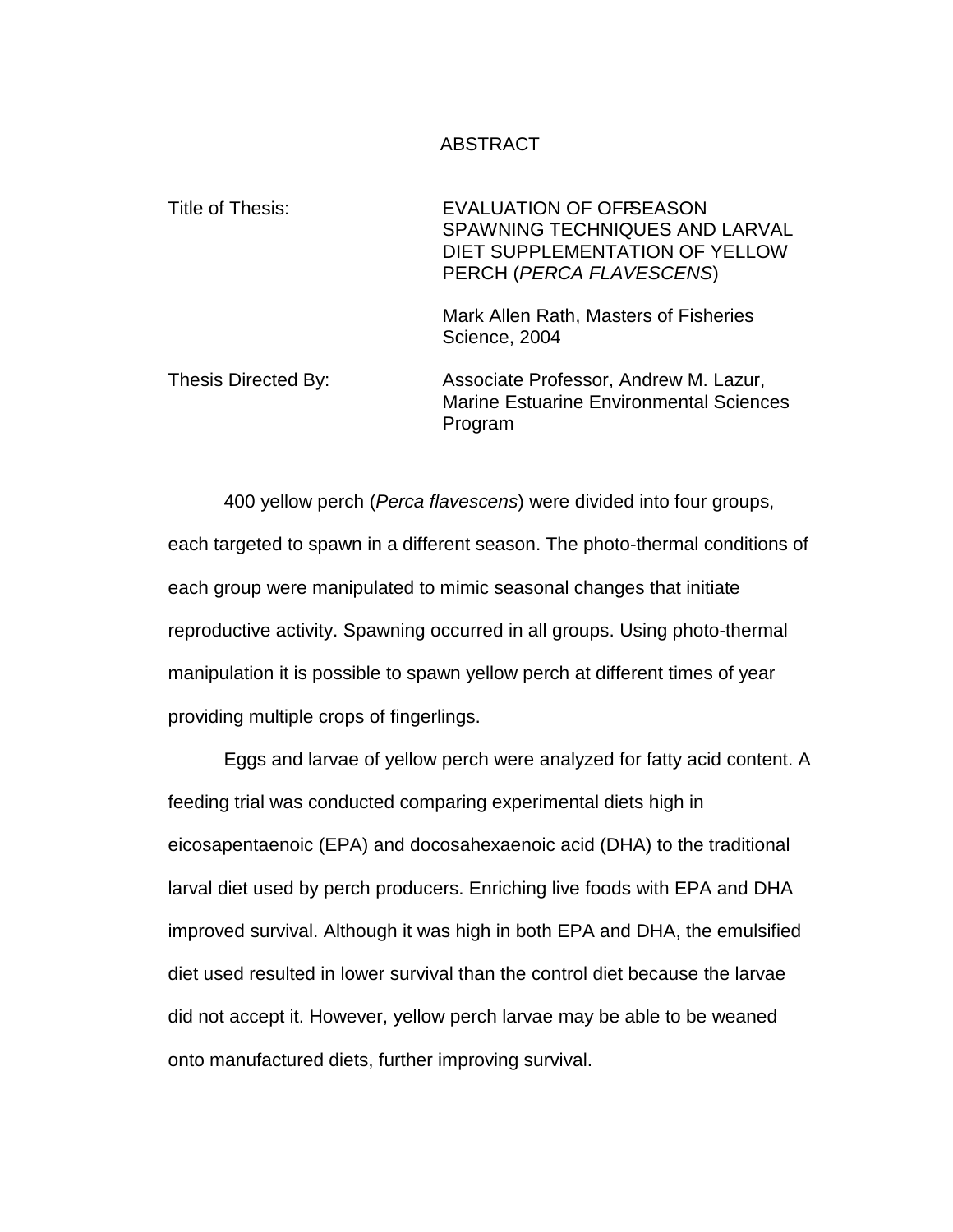### EVALUATION OF OFF SEASON SPAWNING TECHNIQUES AND LARVAL DIET SUPPLEMENTATION OF YELLOW PERCH (PERCA FLAVESCENS)

By

Mark Allen Rath

### Thesis submitted to the Faculty of the Graduate School of the University of Maryland, College Park, in partial fulfillment of the requirements for the degree of Masters of Fisheries Science

2004

Advisory Committee: Associate Professor Andrew M. Lazur, Chair Dr. William Van Heukelem Dr. Steven G. Hughes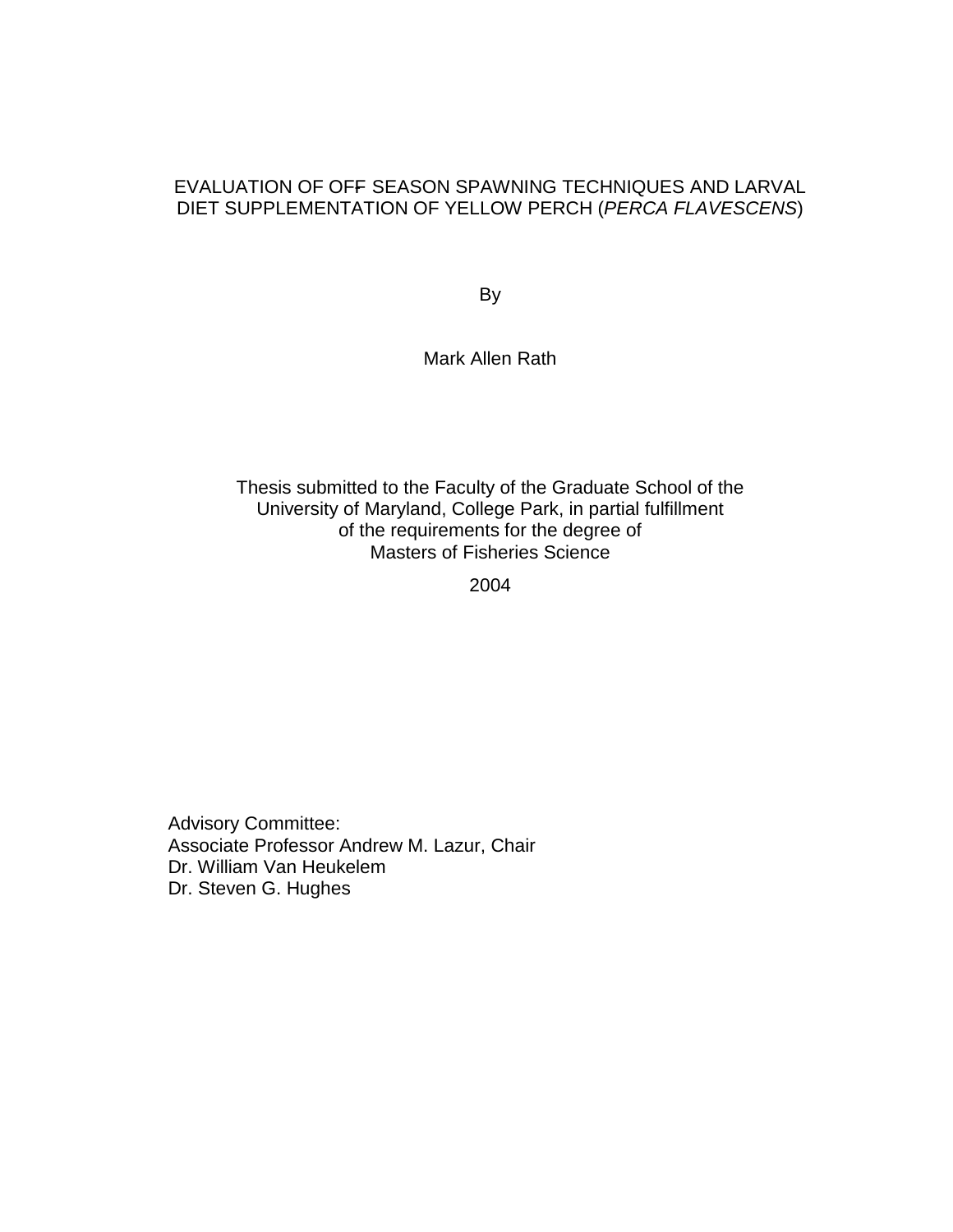© Copyright by Mark Allen Rath 2004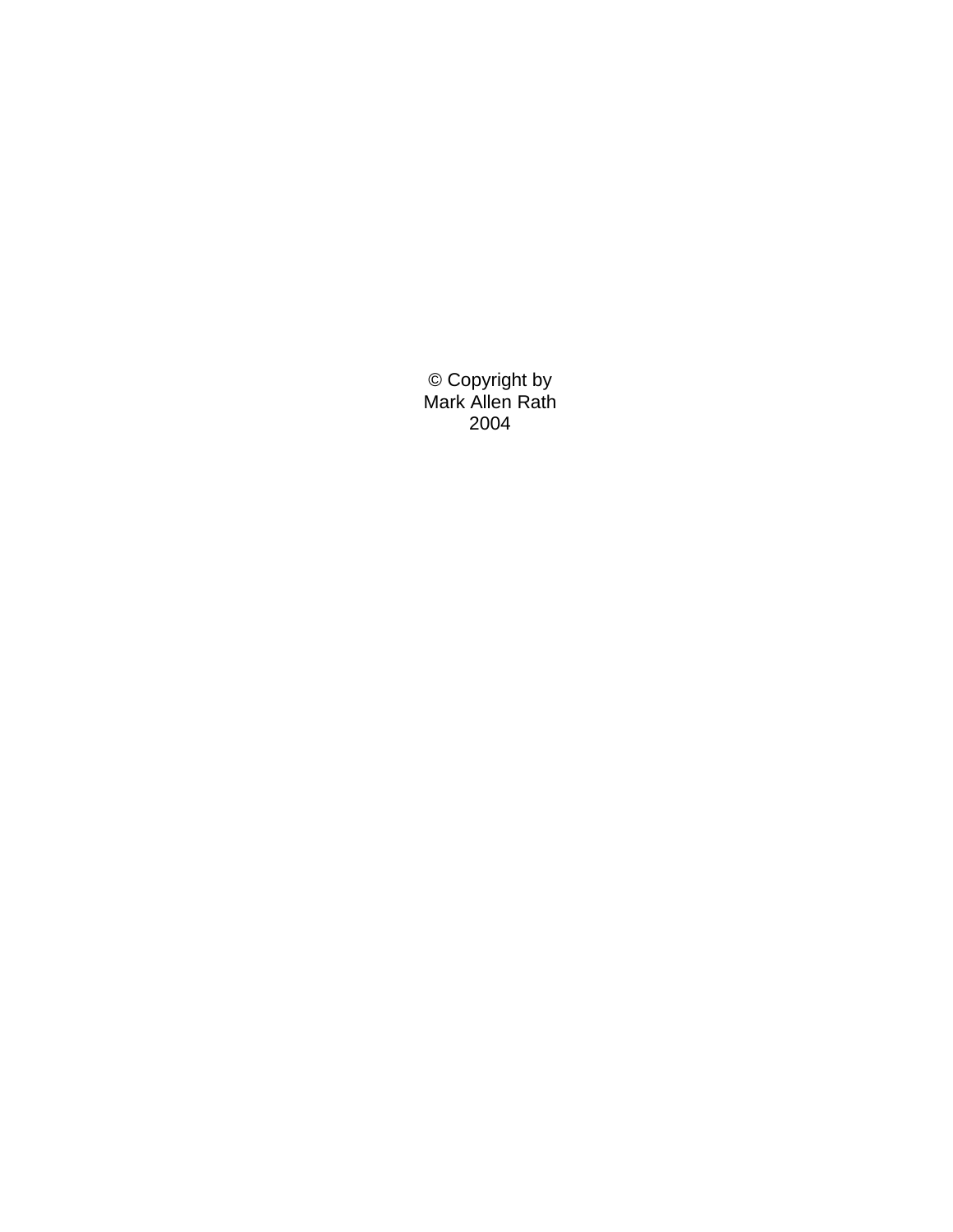### Acknowledgements

I would first like to acknowledge my advisor, Dr. Andy Lazur, for all of his help and guidance over the last two years. Thanks also go to the rest of my advisory committee, Dr. Bill Van Heukelem for all of his daily assistance and Dr. Steven Hughes for his long-distance aid and support. I owe enormous gratitude to Jura Jug-Dujakovic, formerly of Atlantis Aquaculture in Emmaus, PA and Dr. Bill Daniels at Delaware State University for providing me with the fish used in this project.

The Maryland Department of Natural Resources provided a great deal of support and guidance, particularly Steve Minkkinen, Dave Seine and Brian Richardson. Thanks also to Erin Ryder at the Horn Point Laboratory for all of the weekends she spent feeding my fish. I would like to recognize the tireless efforts of the Horn Point Laboratory maintenance staff: Blaze Brown, James "Bear" Kampmeyer, Ralph Kimes, Gordy Dawson, Bruce Abbot, and Rusty Kinnamon. I would like to specifically recognize Phil Derry for his help with the control and monitoring systems, as well as Jack Seabrease for his help constructing our larval rearing rack. I would also like to thank the funding agencies who supported this research, the Maryland Agricultural Experiment Station, and the United States Department of Agriculture CREES.

Thank you to my parents for all of their love and encouragement.

Finally, I would like to thank my wife, Jessica, for all of her love and support. I couldn't have done this without you.

ii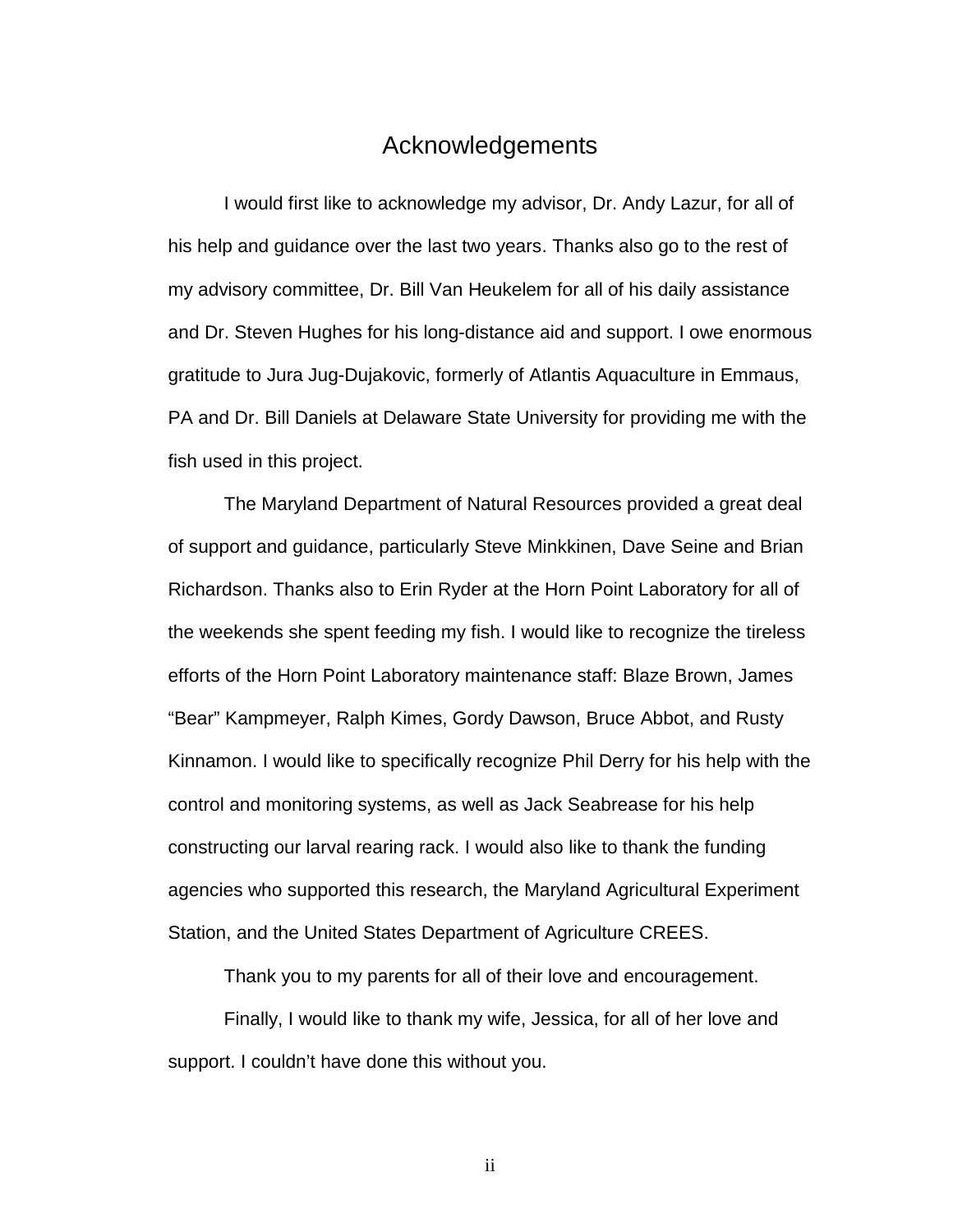# **Table of Contents**

| List of Figures……………………………………………………………………………………… v |
|----------------------------------------------------|
|                                                    |
|                                                    |
|                                                    |
|                                                    |
|                                                    |
|                                                    |
|                                                    |
|                                                    |
|                                                    |
|                                                    |
|                                                    |
|                                                    |
|                                                    |
|                                                    |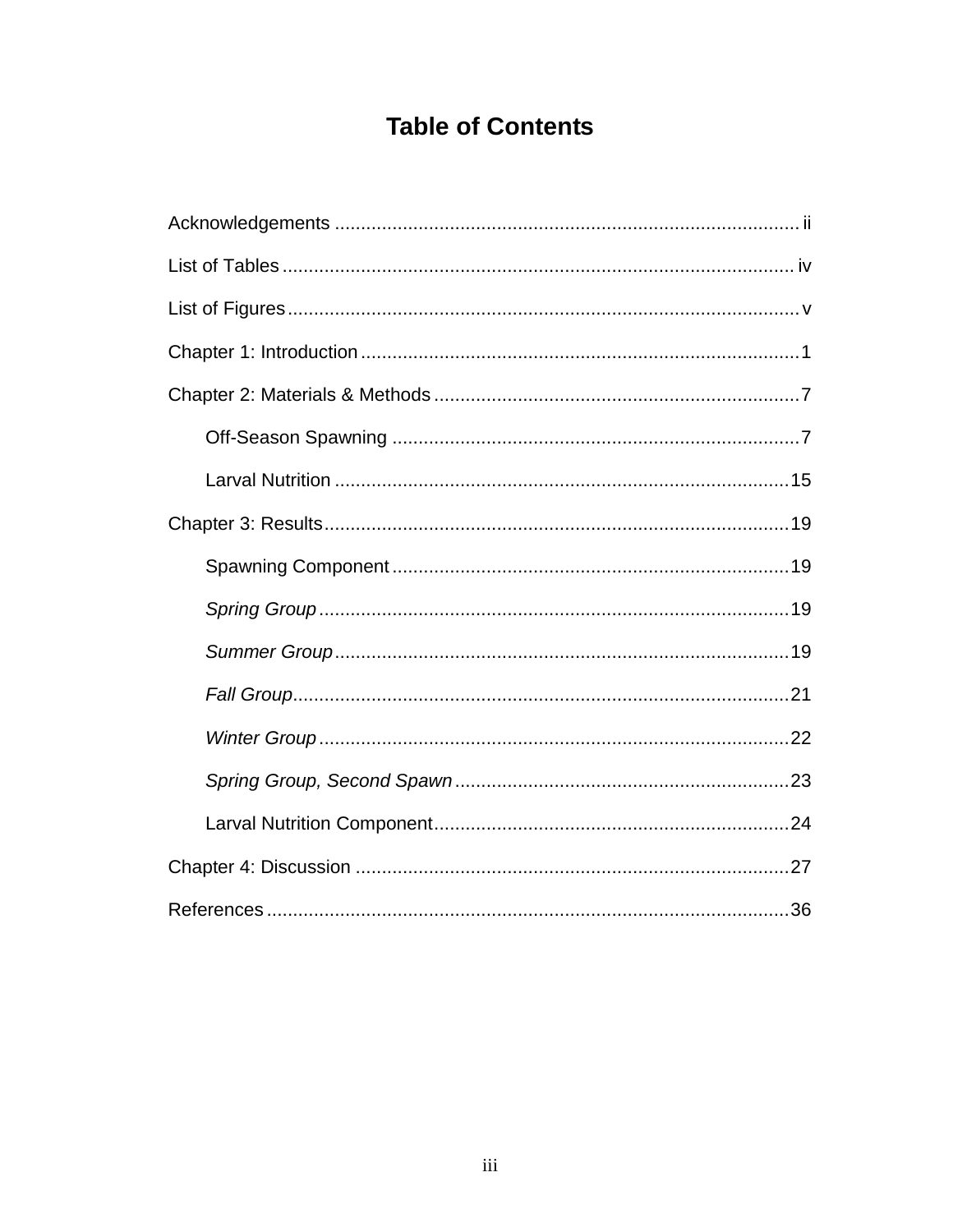# List of Tables

| Table 1. Calendar of Seasonal Manipulations and Spawning Activity for All |  |
|---------------------------------------------------------------------------|--|
|                                                                           |  |
| Table 2. Results of ANOVA Comparing Enriched Foods & EZ-Diets to          |  |
|                                                                           |  |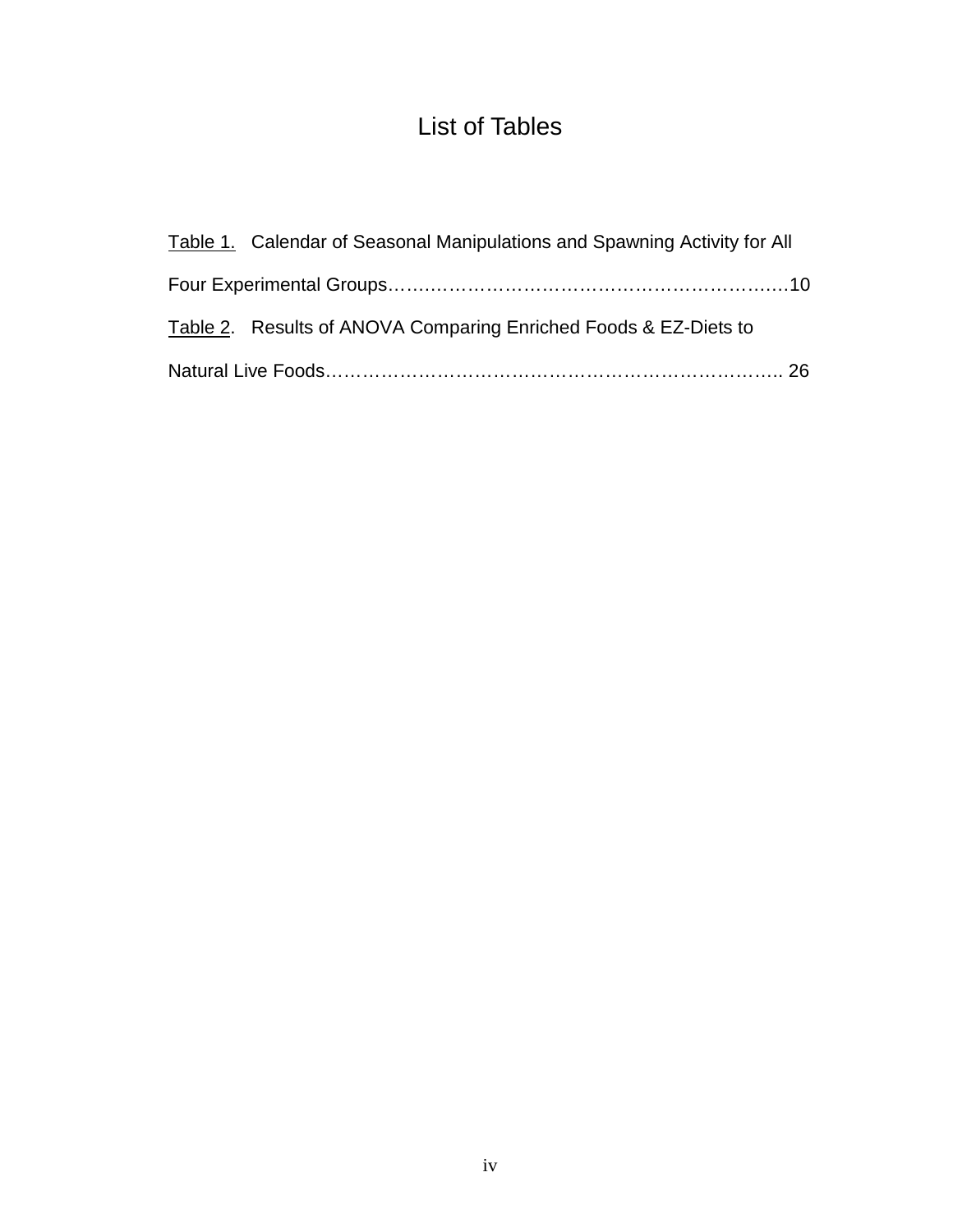# List of Figures

| Figure 1. Percentage by weight of 4 fatty acids in samples of yellow perch |
|----------------------------------------------------------------------------|
|                                                                            |
| Figure 2. A yellow perch egg ribbon collected from the Severn River        |
|                                                                            |
| Figure 3. Number of egg ribbons released by females in all spawning groups |
|                                                                            |
| Figure 4. The cumulative number of egg ribbons collected from each         |
|                                                                            |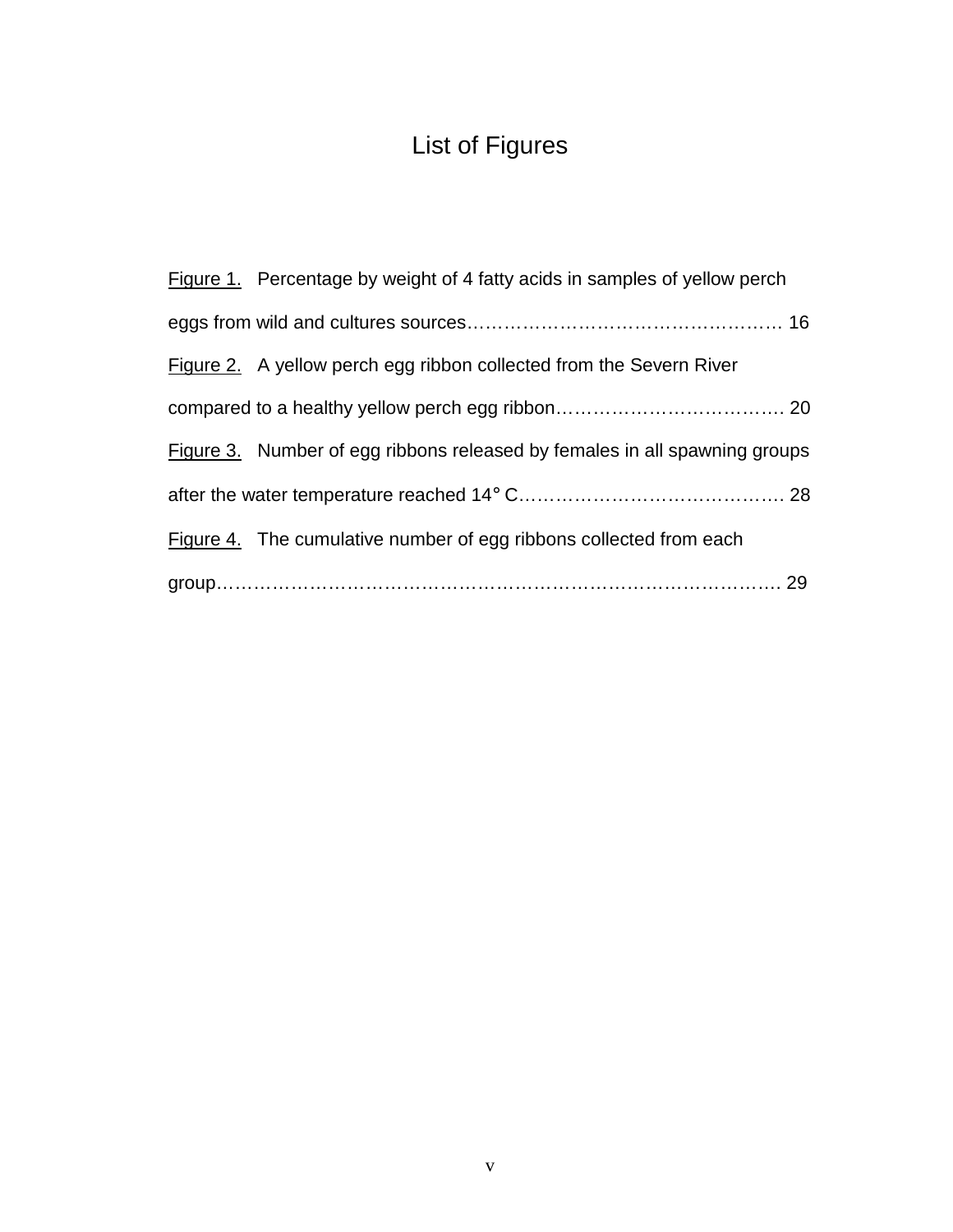### **Chapter 1: Introduction**

Yellow Perch (Perca flavecens) is a popular game fish species and a traditional food item in the mid-Atlantic and the Midwestern United States, as well as in Canadian provinces adjacent to the Great Lakes. In the northernmost portions of its range, the yellow perch has enjoyed popularity among ice-fishermen. Yellow Perch are freshwater teleosts that are cool to cold water adapted. They are unique to North America, and are found in lakes, impoundments, ponds, and slow moving rivers, and they prefer clear water with moderate vegetation and lots of sand or gravel bottoms (Mansueti 1964). Yellow perch can be found in the Northwest Territories across Canada to Nova Scotia and from the northern US, south to Kansas, Florida, and Georgia. They are especially abundant in Manitoba lakes and the Great Lakes drainage. Yellow perch have also been successfully introduced in the western half of North America including Montana, Idaho, Washington, California, New Mexico, Texas, and British Columbia (Wynne 2002).

Female yellow perch grow faster, reach an overall larger size and live longer on average than do males, but it is common to find both sexes at lengths of 200-290 mm and average weights of 170-300 g (Mansueti 1964). The world record yellow perch was 4 lbs, 3 oz, and was caught in Cross Wicks Creek, New Jersey, 1865. Yellow perch typically live for 7-9 years, and the oldest known age is 13. Larval yellow perch feed on zooplankton, primarily copepods and cladocerans. Juveniles quickly begin to include bigger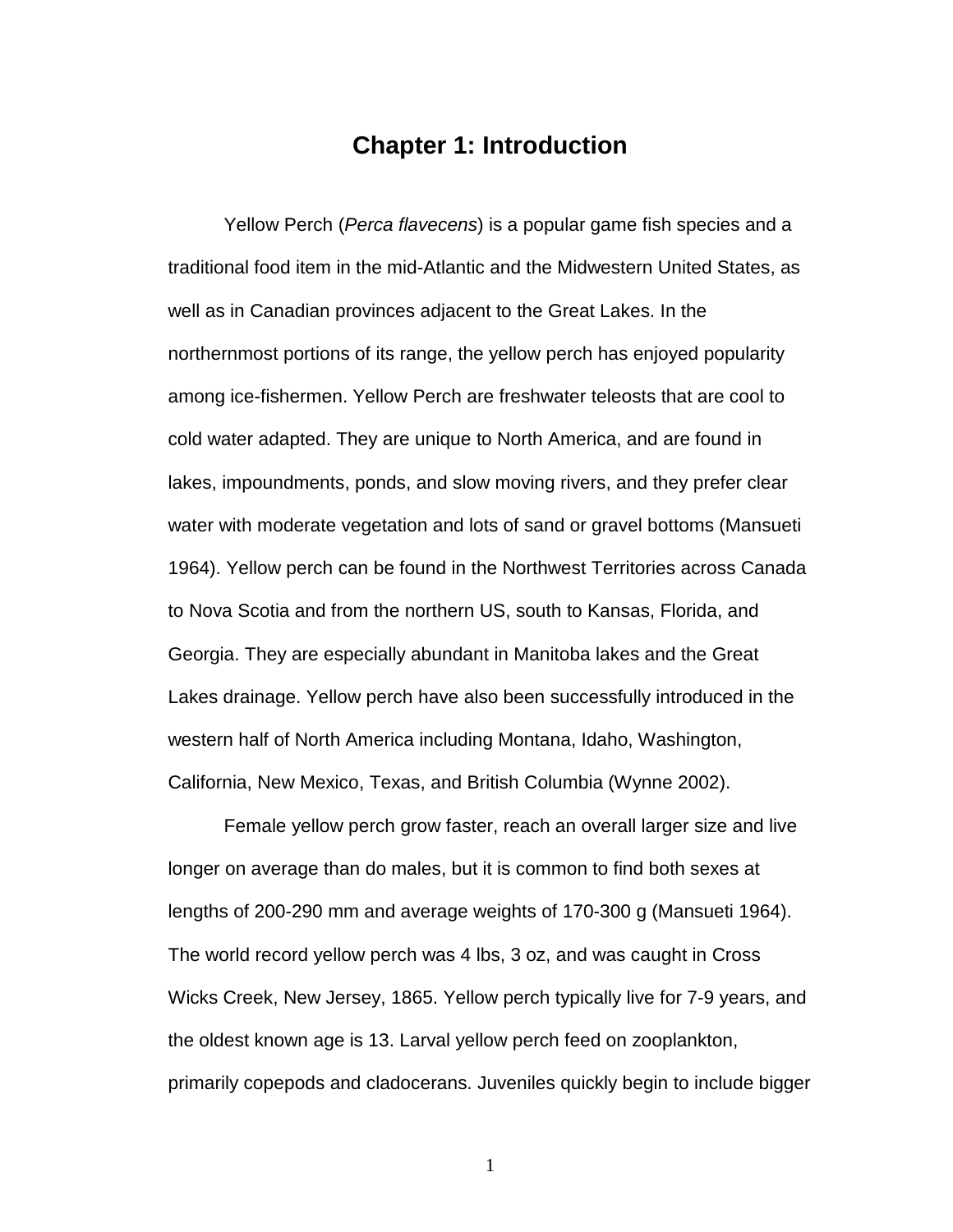food items such as aquatic insect larvae and larval fish. By the end of their first growing season, perch are including small fish, crayfish, leeches, and snails in their diet. Adults continue to eat all of these items, but consume more fish as they grow larger (Brown et al., 1996).

Yellow perch spawn fairly early in the year, beginning in late February or early March and continuing into May. In the northern part of their range, the water temperature only needs to reach 7° C to trigger spawning, but in some southern climates it may need to reach 12-14º C for spawning to begin (Dabrowski et al., 1996; Tidwell et al., 1999; Henderson et al., 2000). It is not the actual water temperature that is the signal to spawn, but the warming of the water as winter ends and spring begins. They build no nest, and there is no parenting of the eggs or young. Just before spawning, adult perch move to shallow, weedy areas of lakes or into slower protected areas of streams. At night females are escorted by two or more males as they move among the vegetation. Females drape their eggs in an accordion-like adhesive matrix over the vegetation and the males fertilize the eggs as they are released. A single female may lay 10,000-200,000 eggs, depending on her size and health (Mansueti 1964). The larvae hatch in about 2 weeks and larvae stay in open water until they are about 25 mm long, when they move into weedy areas near shore. Initially, larvae remain in the tributaries, but will eventually migrate offshore to reduce their risk from predators. When yellow perch reach the juvenile stage (22-25 mm) and predator avoidance has been sufficiently developed, they move back to the shorelines to feed on the richer, nearshore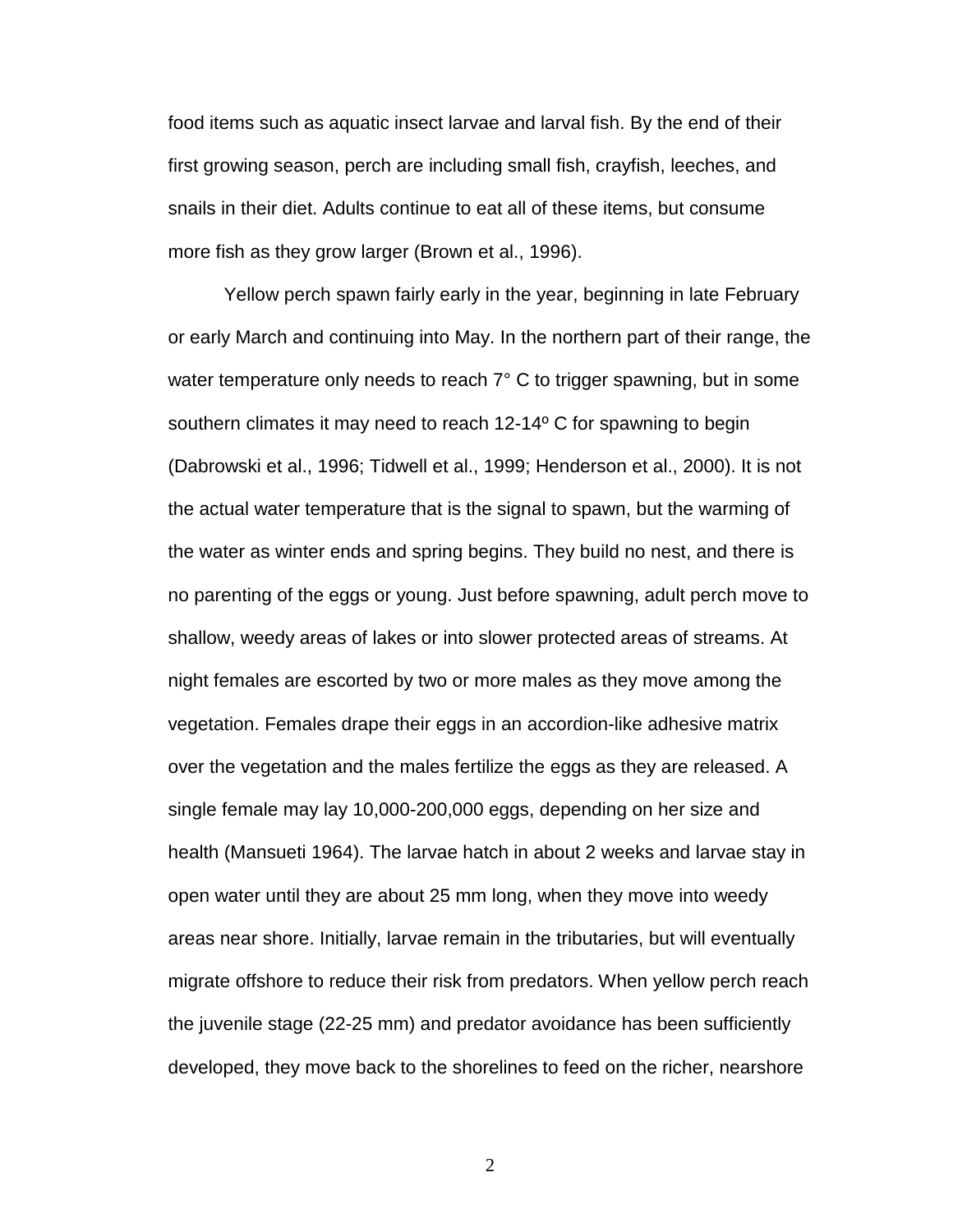food sources. Adult yellow perch generally remain in their natal river systems after spawning (Mansueti 1964).

Historically, yellow perch have provided anglers the earliest and easiest opportunity to catch fish following the New Year. Spawning in February and March provided an abundance of fish and, with no restrictions, fishermen harvested all they wanted. Populations in Lake Michigan began to decline in the early 1970's due to unrestrained harvest and habitat deterioration, and in 1989, creel and size limits and area closures were imposed. In Lake Michigan, the infamous zebra mussel may interrupt the rate of transfer of essential fatty acids through the food web, affecting the survival of yellow perch larvae (Malison 2000). The yellow perch commercial fishery became more important in Chesapeake Bay with the imposition of the American shad moratorium and strict striped bass regulations. Commercial fishermen catch yellow perch during their spawning runs in the upper reaches of streams and tributaries (Kelly 2000; Manci 2001). Yellow perch are usually not the sport fish most anglers try for, but they are one that many anglers catch. The nearshore movements of this species make yellow perch available to shoreline as well as boat anglers for the majority of the fishing season (Wynne 2002).

Despite declines in both fish populations and commercial harvests within the Great Lakes, the demand for yellow perch remains strong and commands a relatively high value of \$2.30-\$3.00/lb for whole fish (Malison 2000). Because of these favorable market characteristics, yellow perch has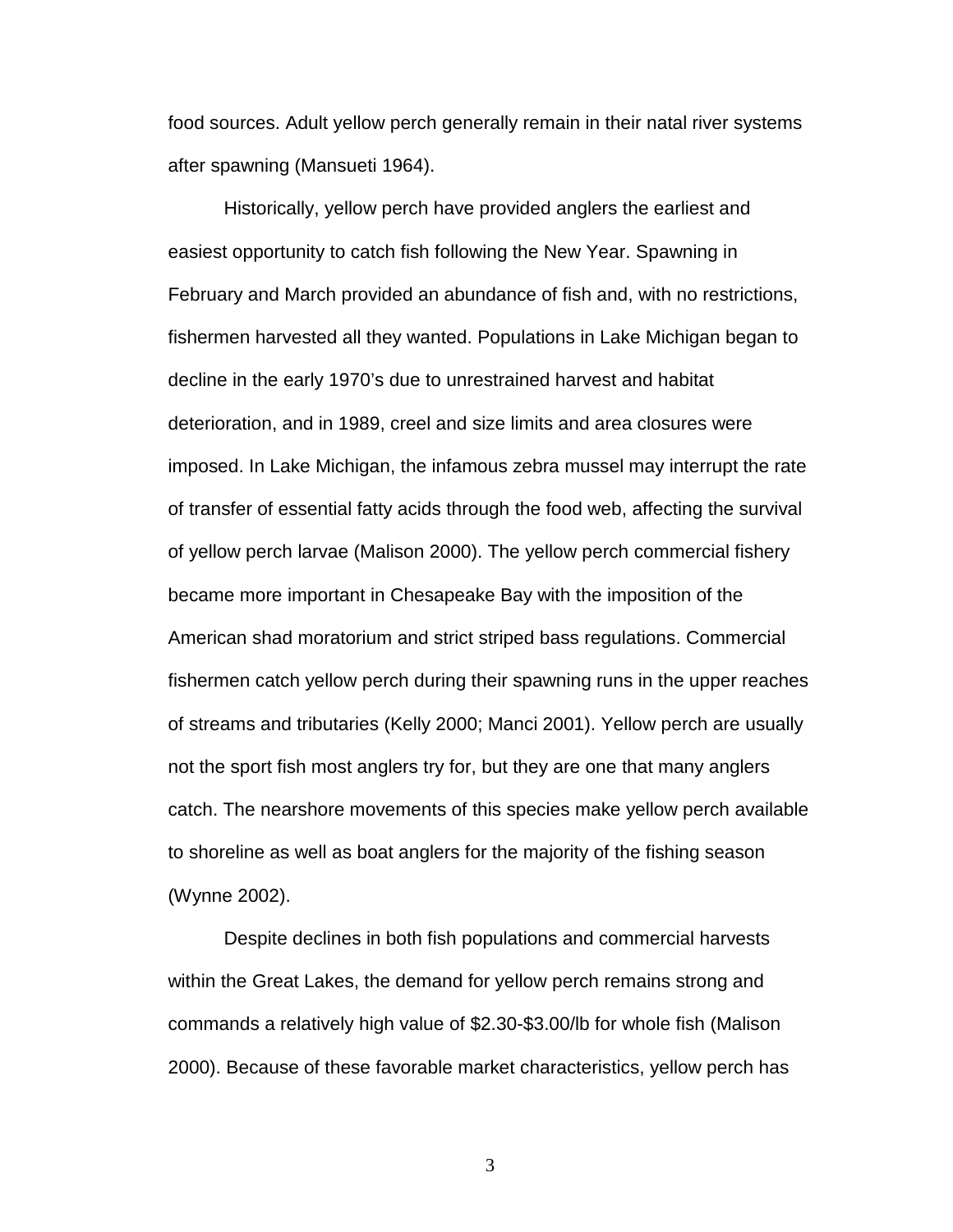been investigated in recent years as an alternative aquaculture species. Many aspects of culture including optimal growth temperature, fingerling and pond growout, and spawning techniques have been studied (Wallat & Tiu, 1999; Wallat et al., 2001). With a preferred market size of about 125 grams for whole fish, successful culture is highly dependent on a consistent supply of lower cost fingerlings (Tompkins & Libey 1999). To date, the majority of fingerlings are produced by stocking hatchery reared fry in nursery ponds managed initially to provide the necessary live foods for larvae, followed by feed training onto commercial diets (Kelly 2000). Although successful in producing fingerlings, this practice allows for only one crop per year. Limited fingerling supply and their relatively high cost (27-40% of market price) is a major challenge to expansion of yellow perch culture as it significantly affects profitability (Manci 2001; Riepe 1997). In contrast, catfish and hybrid striped bass fingerlings cost 6% and 12% of market price, respectively. In addition, inconsistent supply and high price of yellow perch fingerlings was stated as the number one problem currently faced by Maryland foodfish producers in a 2001 roundtable meeting attended by over half of the state's producers (A. M. Lazur, University of Maryland; personal communication, October, 2001).

Using temperature and photoperiod manipulation to control reproduction has been demonstrated with many fish species including as European perch (Migaud et al., 2002), walleye (Malison et al., 1998), channel catfish (Kelly & Kohler 1996), sunfish (Mischke & Morris 1997), hybrid striped bass (Tate & Halfrich 1998), and a variety of salmon species (Macquarrie et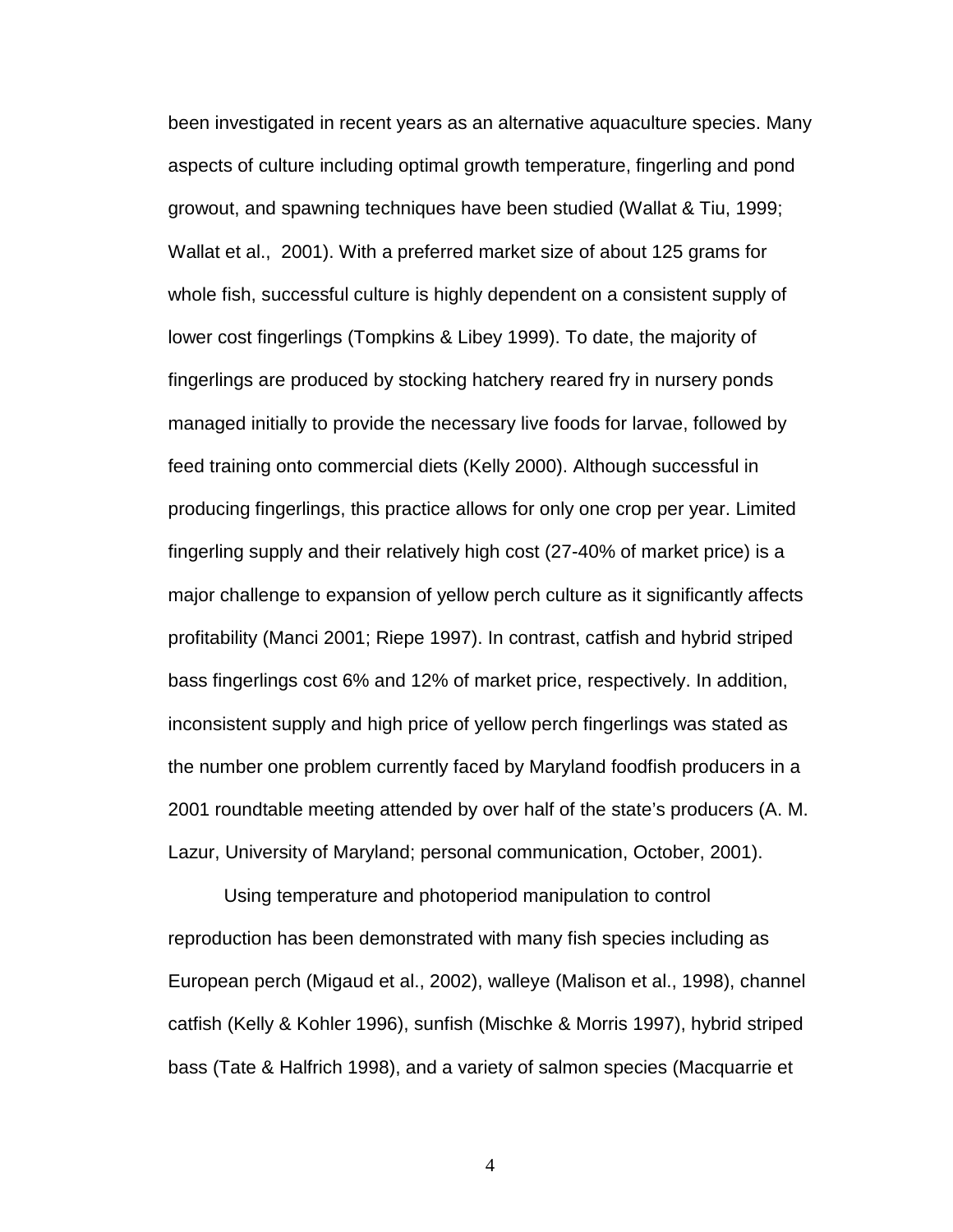al., 1978, 1979; Johnston et al., 1992). It has also been suggested as a promising technique for allowing the year round spawning of yellow perch (Ciereszko et al.,1997; Kolkovski & Dabrowski 1998).

In an effort to increase the supply of fingerlings, Kolkovski and Dabrowski (1998) spawned yellow perch out of season (late summer) using temperature and photoperiod manipulation. They showed that 50% of females ovulated and larval survival through the eyed stage was 56%. They did, however, observe a relatively high percentage of skeletal abnormalities and poor swim bladder inflation in the larvae. In an additional attempt to control and enhance hatchery production, Dabrowski et al. (2001) successfully raised larvae on live foods in an indoor tank system. Fish were fed live rotifers and Artemia nauplii as first foods and then a variety of commercial starter diets. Survival ranged from 35-50% and greatest growth was observed with the Artemia fed treatment.

The first phase of this study expands on Kolkovski and Dabrowski's earlier attempts at off-season spawning to provide continuous crops of yellow perch fingerlings. In addition to testing off-season spawning of broodstock batches to produce out-of-phase spawns through photoperiod and temperature control, batches of larvae were fed and maintained in the hatchery to be sure they developed properly to the point baccepting manufactured feeds.

For the second phase of the study, a fatty acid analysis of eggs from both cultured and wild yellow perch was conducted. This analysis was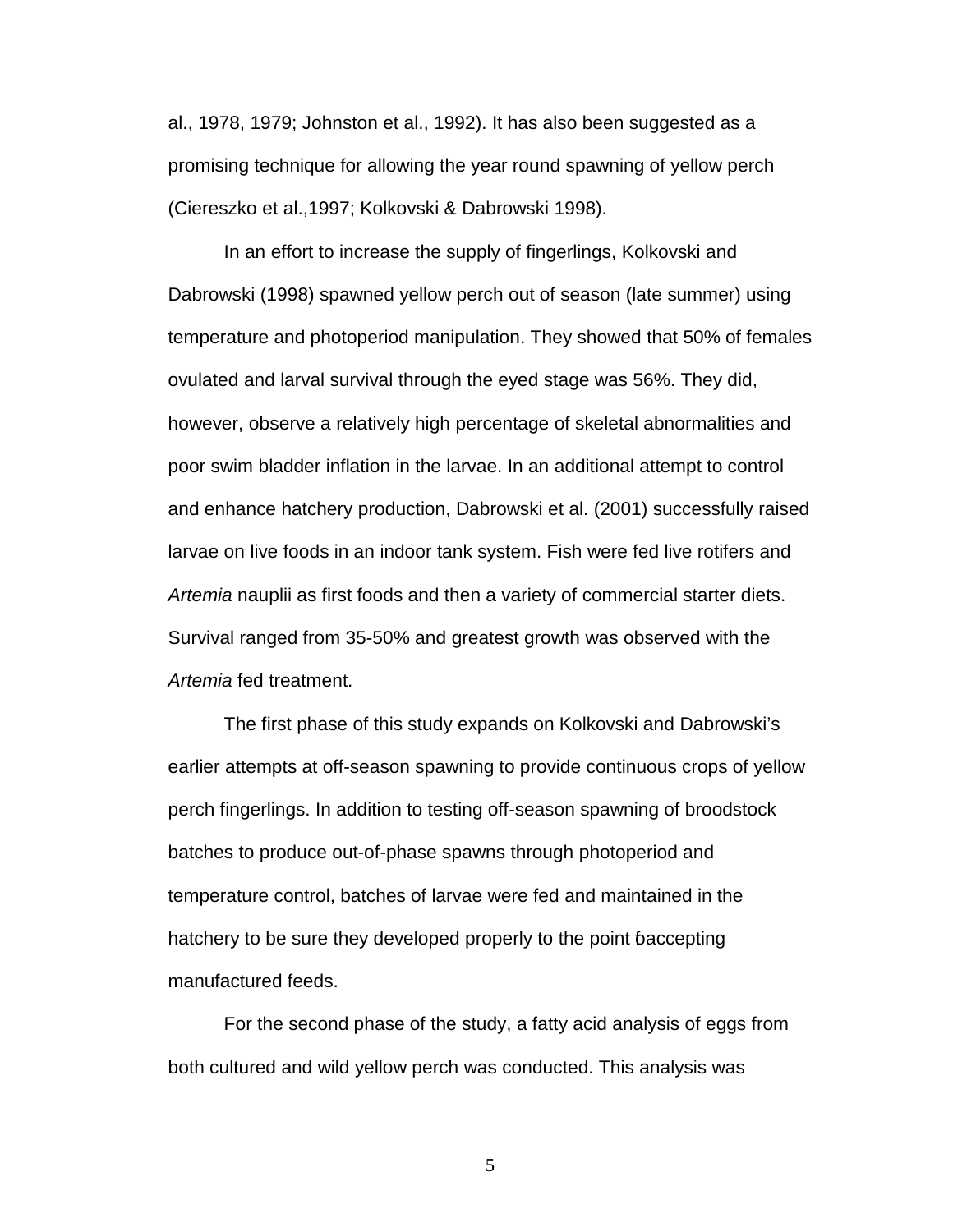performed in order to identify differences in fatty acid composition that could have been caused by either the different diets of the parent fish (wild vs. cultured), or by the manipulation of the spawning cycle in the cultured fish. Based on the fatty acid profile of eggs and larvae of both wild and cultured yellow perch, a feeding trial was conducted comparing traditional feeding methods against two experimental diets: one of enriched live foods and one of a manufactured larval feed. The purpose of this portion of the study was to eliminate the need for, or reduce the associated costs of, feeding live rotifers and Artemia to yellow perch larvae.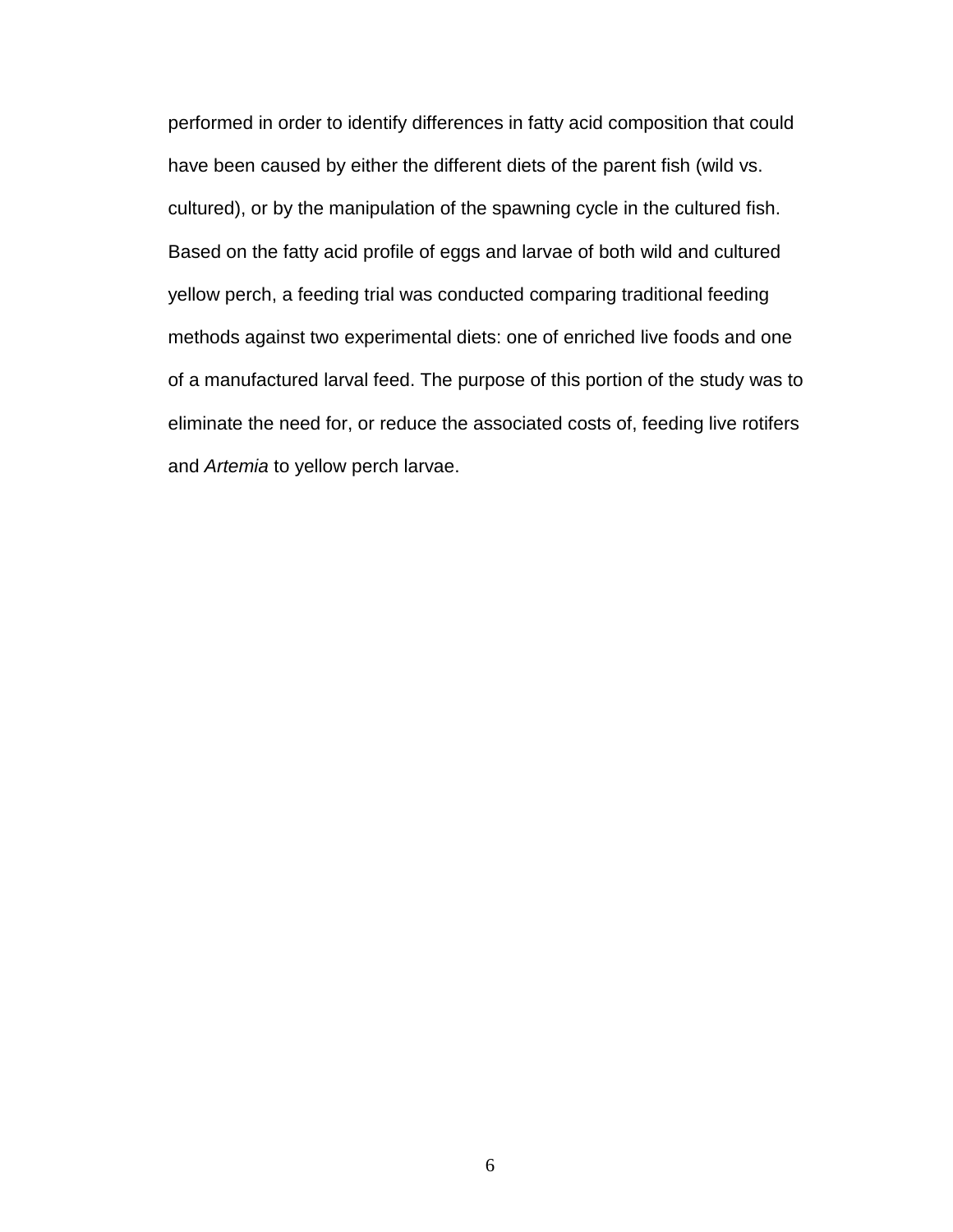### **Chapter 2: Materials & Methods**

The overall objectives of this project were to improve the ability of hatcheries to supply yellow perch fingerlings and to eliminate or reduce the need for (and associated costs of) feeding live foods to newly hatched yellow perch fry (Brown et al. 1996; Harel et al., 1999). The investigation was comprised of two phases. The first tested off-season spawning of broodstock batches to produce out-of-phase spawns through photoperiod and temperature manipulation. For the second phase of the study, a fatty acid analysis (following the methods of Folch et al., 1957) of eggs and larvae from cultured and wild yellow perch was conducted to determine nutritional differences and potential fatty acid requirements for live and artificial fry diets (Asturiano et al., 2000). Based on the results of those fatty acid profiles, a feeding trial was designed and conducted to compare growth and survival of yellow perch larvae fed diets with different levels of two essential fatty acids: eicosapentaenoic acid (EPA) and docosahexanoic acid (DHA).

### **Off-Season Spawning**

In October of 2002, four hundred yellow perch donated by Atlantis Aquaculture in Emmaus, PA (year class 2001, 18 months old, average length 24.3 cm, average weight 453 grams) were randomly stocked into a recirculating system of sixteen 160 gallon tanks, divided into 4 groups. All tanks in the system shared the same water reservoir and treatment systems. These fish had been raised in an environmentally controlled recirculating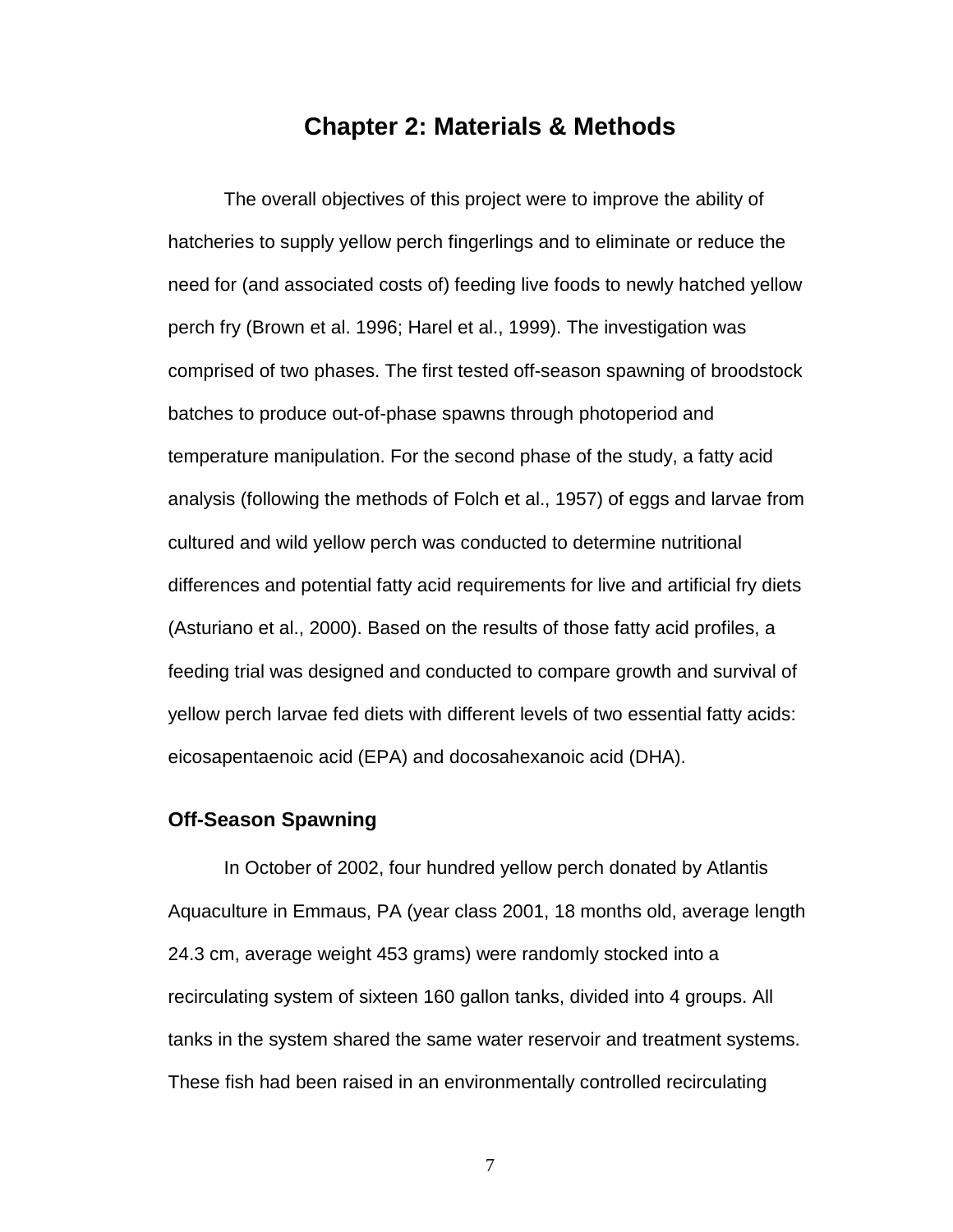aquaculture facility (16 hour day length and 24°-25° C water temperature) and had not previously spawned. Each group of 4 tanks had independent environmental controls (temperature and photoperiod) and was isolated from the others by black plastic walls and ceilings. Upon stocking, the water temperature in all tanks was 18º C and the day length was 12 hours. Day length was computer controlled and included 30 minutes of dawn and dusk when light intensity was ramped up or down. All groups were acclimated at 22º C and 14 hours of daylight to begin the experiment. Water quality was monitored with  $NH_4$ , NO<sub>3</sub>, and pH being recorded daily and  $NO_4$ , salinity, alkalinity and hardness being recorded weekly. Fish were fed using Sweeny feeders on automatic timers set to deliver approximately 10% of the average body weight per day (Melick Aquafeeds, Catawissa, PA; sinking feed, 45% protein, 16% fat, 4% fiber) and feedings occurred every 90 minutes during daylight hours. Spawning was attempted at quarterly intervals by manipulating the photothermal regime of each group independently. Our protocol was modified from that of Kolkovski and Dabrowski (1998) in that we attempted to shift the photothermal regime out of phase from the natural (spring) yellow perch spawning period at intervals of 3, 6, and 9 months, instead of a single shift of 6 months.

Each group of fish was assigned a target season in which it was anticipated that spawning would occur (Table 1). The first group of fish was scheduled to reach proper spawning conditions in May 2003, and was named Spring Group. This was followed by Summer Group, Fall Group and Winter Group.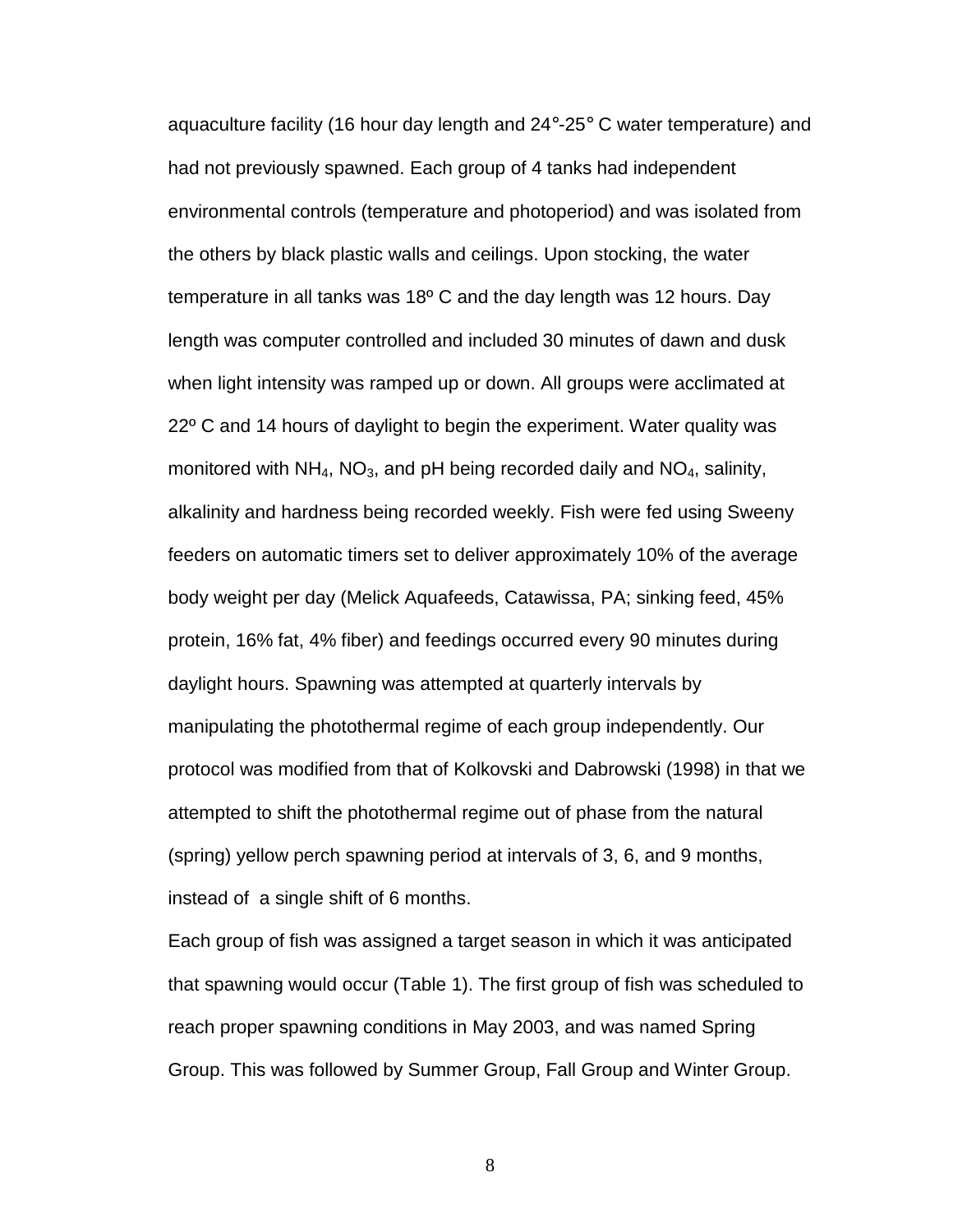Each group was cycled through a series of 3 environmental conditions designed to mimic the seasonal changes that trigger spawning in wild yellow perch populations: Winter Conditions (10º, 10 hours of daylight), Spring Conditions (14º C, photoperiod increasing from 10 to 14 hours of daylight) and Summer Conditions (22º C, 14 hours of daylight). The Winter Conditions acted as a reproductive conditioning period during which vitellogenesis (in females) and spermatogenesis (in males) took place. Winter Conditions were initially scheduled to last for 90 days but were later extended to 120 days after consulting with yellow perch producer Jura Jug- Dujakovic of Atlantis Aquaculture Inc. (Emmaus, PA). Previous attempts at off season spawning had used chill periods as short as 60 days (Kolkovski & Dabrowski 1998) and as long as 160 days (Hokanson 1977). Spring Conditions represent the optimal temperature and photoperiod reported to trigger spawning in yellow perch. Previous research indicates that spawning is triggered in yellow perch when water temperatures begin to warm after a prolonged cold period and day length increases (Mansueti 1964). These conditions vary between the northern and southern portions of their range, but in indoor recirculating systems, spawning has occurred when the water temperature was increased from 10º C to 12º or 14º C and day length was increased from 10-12 hours of light towards 14 hours of light (Dabrowski et al., 1996). During this study, Spring Conditions were allowed to persist until all spawning activity had ceased. Summer Conditions acted as a recovery period during which the broodstock fed heavily and re-gained the weight lost during spawning.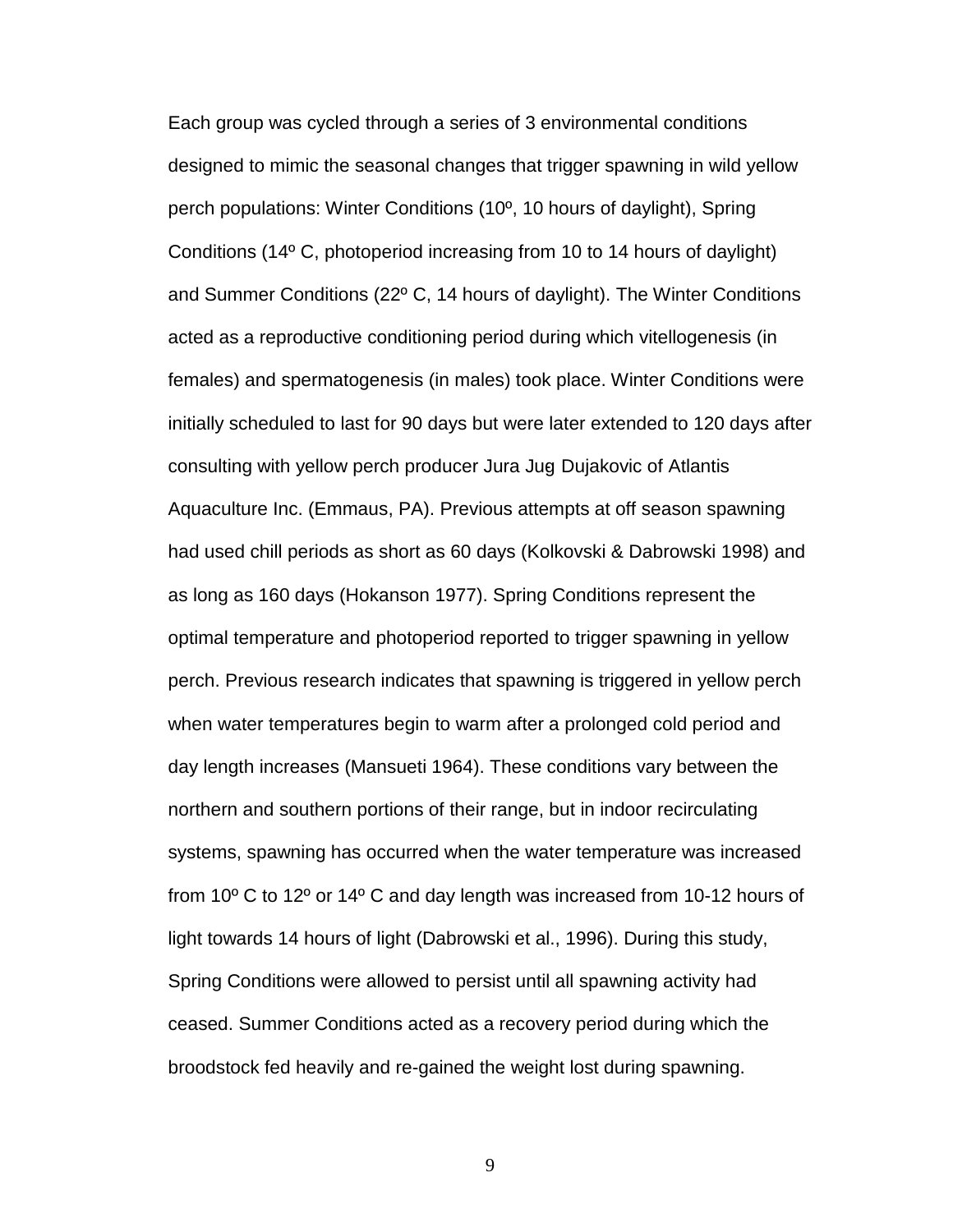| <b>Group Name</b>                               | <b>Winter</b><br><b>Conditions</b>      | <b>Spring</b><br><b>Conditions</b>                | <b>Duration of</b><br><b>Spawning</b><br><b>Activity</b> | <b>Females</b><br><b>That</b><br><b>Spawned</b> |
|-------------------------------------------------|-----------------------------------------|---------------------------------------------------|----------------------------------------------------------|-------------------------------------------------|
| Spring                                          | January 30,<br>2003 - April 29,<br>2003 | May 8, 2003 -<br>July 18, 2003                    | 42 Days                                                  | 67%                                             |
| Summer                                          | April 7, 2003 -<br>June 27, 2003        | July 6, 2003 -<br>September 25,<br>6 Days<br>2003 |                                                          | 8%                                              |
| July 23, 2003 -<br>Fall<br>November 23,<br>2003 |                                         | December 2,<br>2003 - March<br>21, 2004           | 54 Days                                                  | 54%                                             |
| Winter                                          | October 30,<br>2003 - March 8,<br>2004  | March 18, 2004<br>- May 27, 2004                  | 77 Days                                                  | 80.56%                                          |
| Spring (2)                                      | October 30,<br>2003 - March<br>20, 2004 | March 30, 2004<br>- May 27, 2004                  | 35 Days                                                  | 30.56%                                          |

Table 1: Calendar of Seasonal Manipulations and Spawning Activity for All

Four Experimental Groups.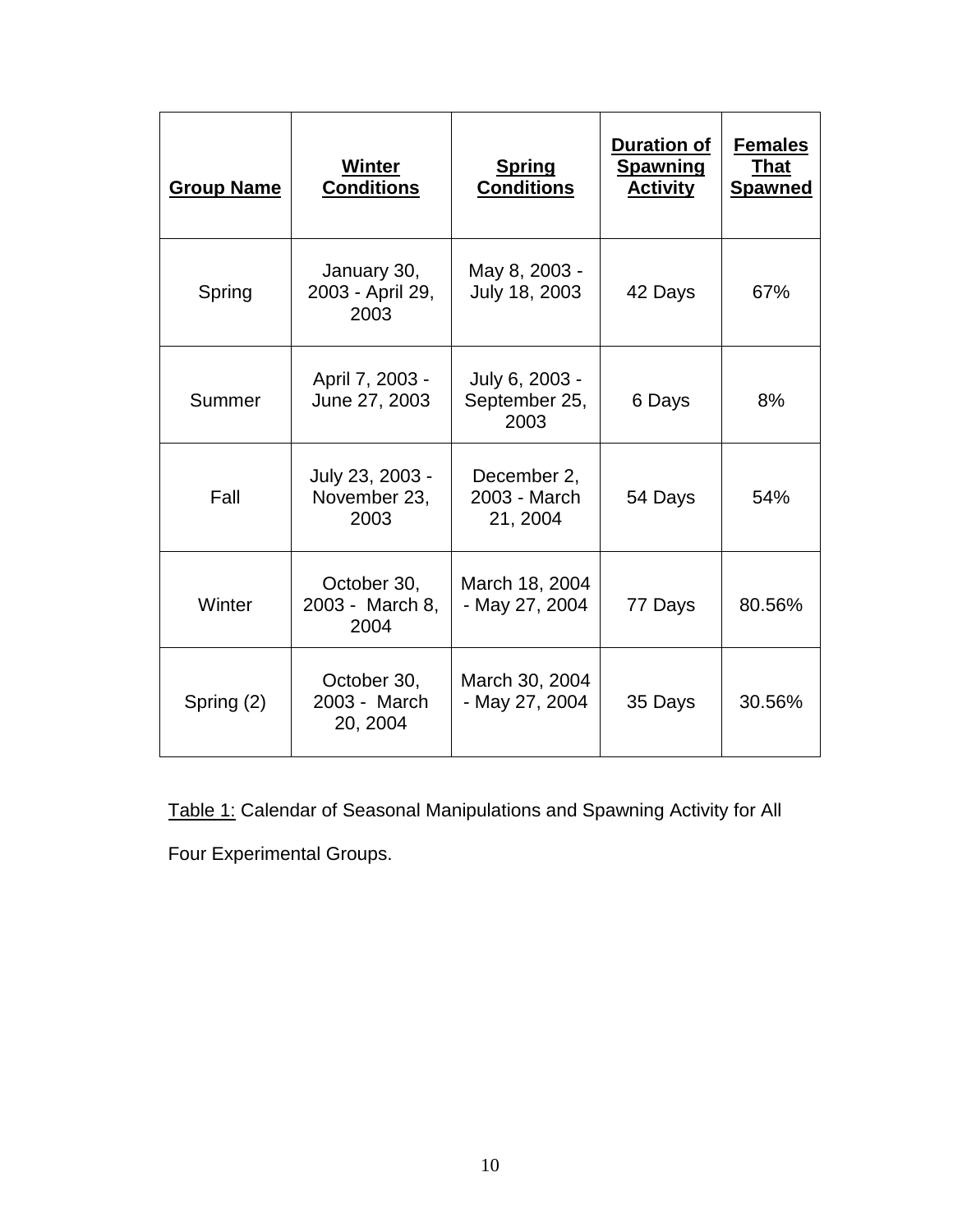The temperature and day length reductions for Spring Group began on December 5, 2002, and it reached the Winter Conditions required for broodstock conditioning on January 30<sup>th</sup>, 2003. When water temperatures were lowered, feeders were adjusted to reduce the amount of feed delivered to approximately 5% of the average body weight per day. After a 90 day conditioning period, the water temperature was raised, and day length began increasing. This shift lasted for 10 days, and on May  $8<sup>th</sup>$ , 2003, Group 1 reached Spring Conditions of 14º C and an increasing photoperiod. After spawning had ceased the temperature and photoperiod were returned to Summer Conditions, and feeders were re-adjusted to deliver 10% of the average body weight per day.

The temperature and day length decline for Summer Group began on March 22<sup>nd</sup>, 2003, and it reached the Winter Conditions required for broodstock conditioning on April  $7<sup>th</sup>$ , 2003. After a 90 day conditioning period, the water temperature was raised and day length began to extend. Summer Group reached Spring Conditions on July 6<sup>th</sup>, 2003. However, their Winter Conditions period had been interrupted when our chilling system failed on June  $7<sup>th</sup>$ , 2003. The water temperature for this group was elevated from 10<sup>o</sup> C to 16º C for a period of 5 days. A smaller, portable chiller was used to lower the water temperature of Summer Group to 12º C for 11 days. At that time, the original chiller was repaired, and resumed the normal schedule for temperature change.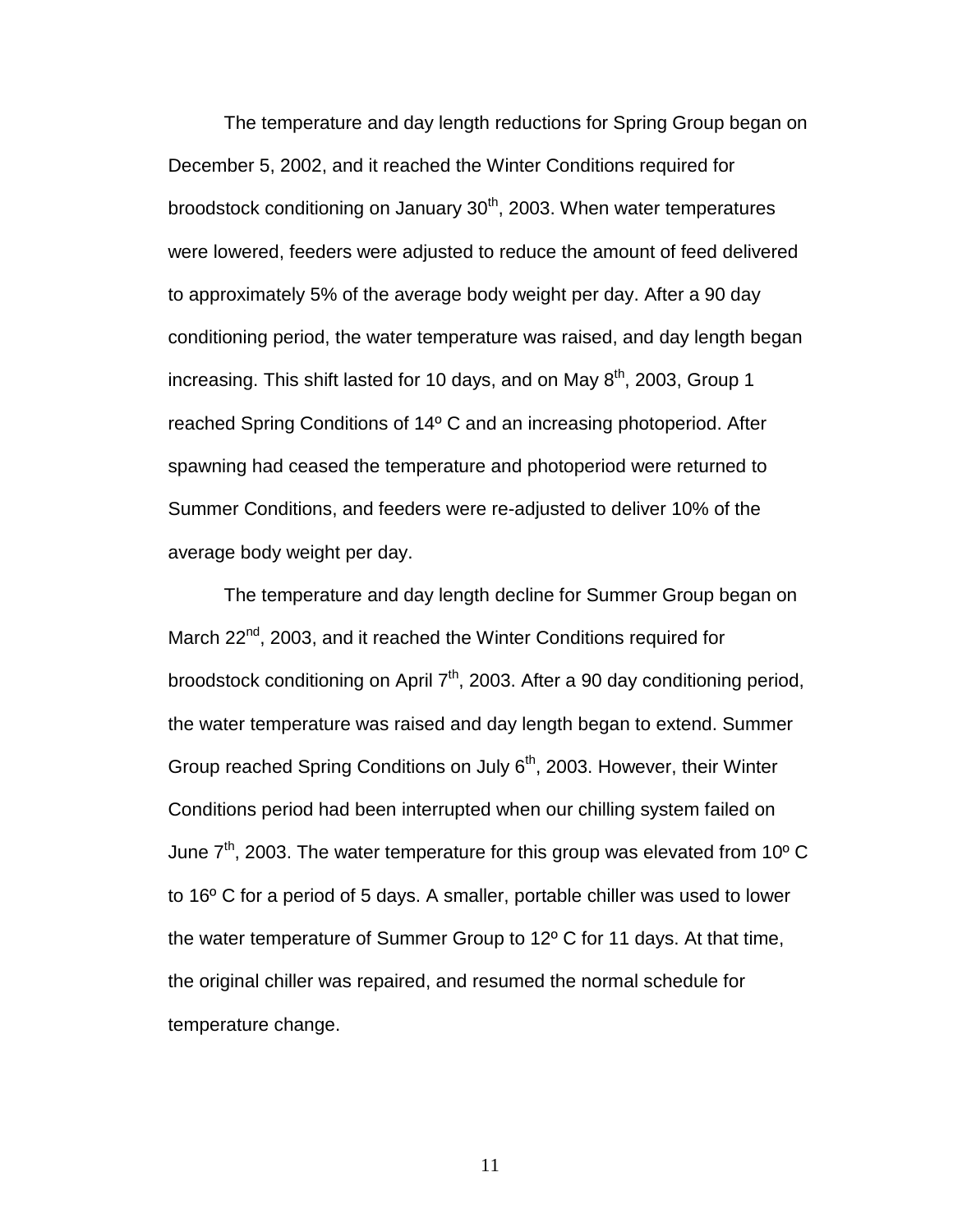On July 16<sup>th</sup>, 2003 twenty yellow perch (10 males and 10 females) from Summer Group were implanted with 25 mg of mammalian Luteinizing Hormone-Releasing Hormone (LHRH) to stimulate ovulation and spermiation and induce spawning (Rottman, et al., 1991b) (Implants provided courtesy of Maryland Department of Natural Resources). Half of these fish remained in the recirculation system at the Horn Point Laboratory. The remaining fish were moved to the Manning Fish Hatchery in Cedarville State Forest, near Brandywine, MD and were monitored by Maryland DNR hatchery staff. By spawning fish at two separate locations, it was possible to rule out water chemistry as a cause of the egg quality problems experienced during the Spring Group spawn. At the Horn Point Laboratory the temperature and day length were allowed to remain under Spring Conditions until September  $25<sup>th</sup>$ , 2003 to be certain that spawning was complete. At that point, Summer Group was returned to Summer Conditions and the feeding rate was returned to approximately 10 % of the averagebody weight per day. After a sufficient period for spawning to occur, the fish that were moved to Manning Fish Hatchery were destroyed on September 25<sup>th</sup>, 2003 in accordance with Maryland DNR's protocol for using LHRH.

The temperature and day length decline in Fall Group began on July  $3<sup>rd</sup>$ , 2003, and it reached the Winter Conditions required for broodstock conditioning on July 23, 2003. Based on discussions with Jura Jug-Dujakovic of Atlantis Aquaculture Inc (Emmaus, PA) in September 2003, and Geoff Wallat at the Ohio State University Centers at Piketon "Perch School" (August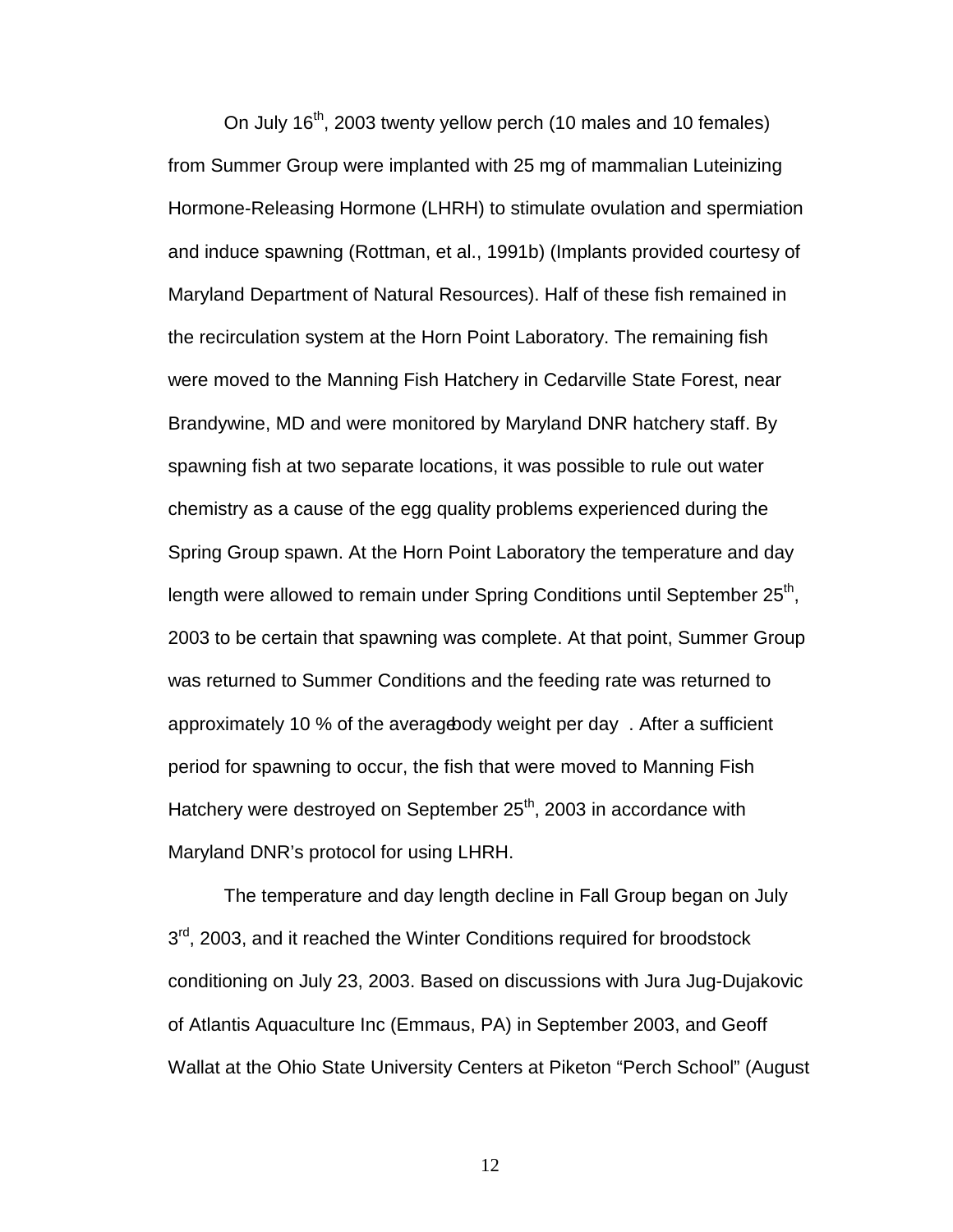2003), some changes were made to the gender ratios in the groups, as well as the method of changing the "seasonal" environmental conditions. First, the male:female ratio of the yellow perch populations in Summer, Fall and Winter Groups was changed from 1:1 to 3:1. Also, the Winter Conditions period was extended from 90 days to 120 days at 10º C and 10 hours of day light. Along with the increased duration of the conditioning period, the rate of temperature change was slowed from 1 degree/day to 1 degree/4 days. The rate of day length change stayed the same at 2-3 minutes per day.

On September 18<sup>th</sup>, 2003, Hurricane Isabel struck the Maryland coast, and the laboratory temporarily lost power. In addition to a brief temperature spike to 25 ° C in Fall Group, the chiller was damaged and was not able to maintain the 10 degree temperature in Fall Group once power was restored. The temperature was elevated to 12° C until the chiller was repaired on October 16, 2003. In an effort to mitigate the elevated temperature, the Winter Conditions period was extended for an additional 30 days. After completing the conditioning period, the water temperature and day length began increasing. On December  $2^{nd}$ , 2003, Fall Group reached Spring Conditions. After spawning, feed delivery was returned to approximately 10% body weight per day and the temperature and photoperiod were returned to Summer Conditions.

The temperature and day length decline for Winter Group and Spring Group began on September 24<sup>th</sup>, 2003. This cycle was an attempt to initiate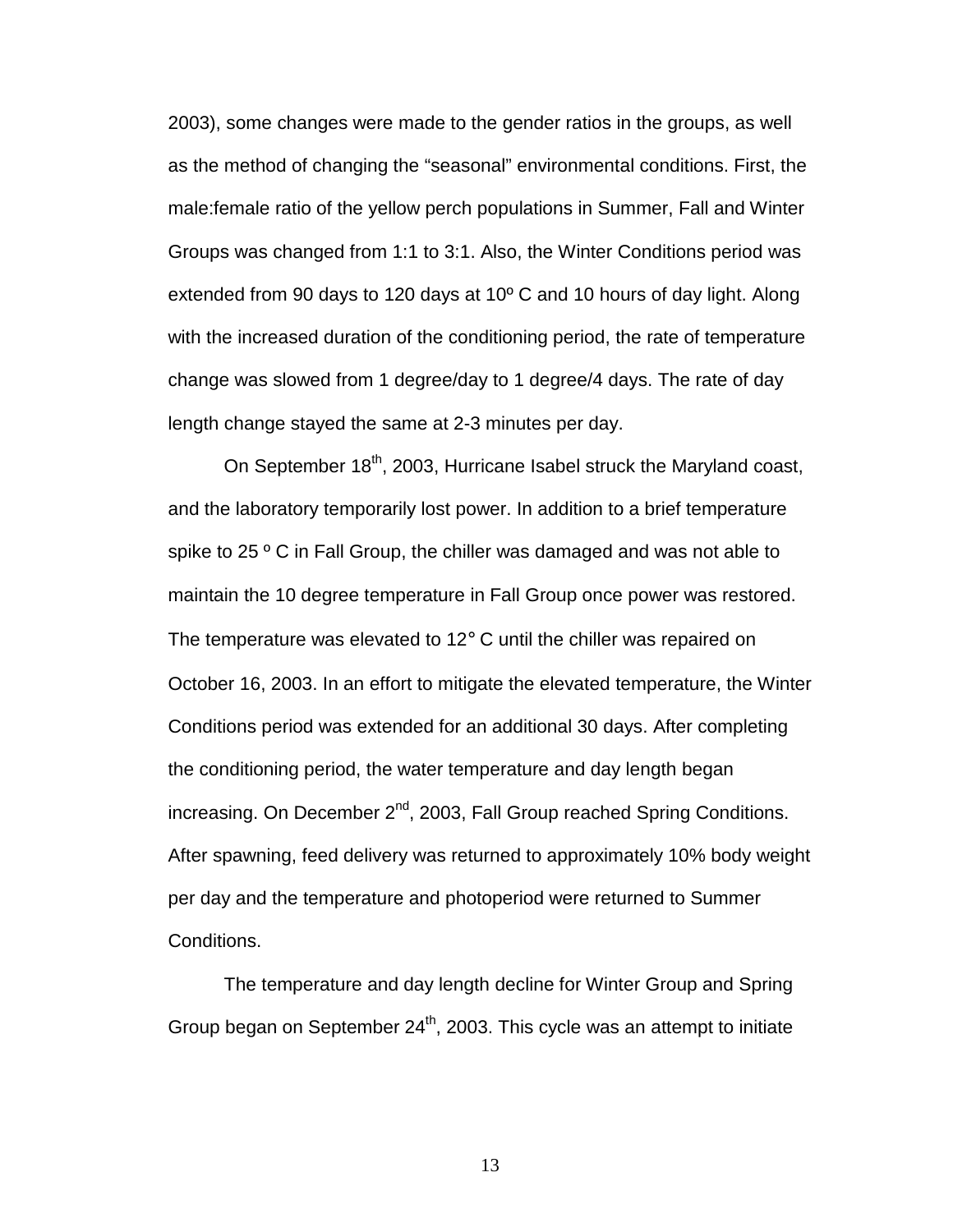the first spawn from Winter Group and to initiate a second spawn from Spring Group.

Winter Group was scheduled to reach Spring Conditions on March  $8<sup>th</sup>$ , 2004, but due to a chiller failure on February  $20<sup>th</sup>$  that condition was delayed until March 18<sup>th</sup>, 2004. The temperature in this group climbed to 20 $\degree$  C for two days before temporary chillers could be installed to maintain the water temperature at 11º C while the main chiller was repaired.

Spring Group was on the same schedule as Winter Group, but it was impossible to supply the tanks in that group with cold water after the chiller failure. The decision was made to use the limited chilling capability to continue with Winter Group because they had not yet spawned and it was believed they had a greater likelihood of success. The temperature in Spring Group climbed to 22° C and remained between 22° and 23° C until March 1<sup>st</sup> when the chiller was repaired. In an effort to mitigate the effects of the increased temperature, Spring Group was returned to 10° C and held there until March 30<sup>th</sup> when Spring Conditions were initiated.

On April 10<sup>th</sup>, 2004, two females from Winter Group were implanted with 25 mg of LHRH in an effort to induce ovulation. On May  $6<sup>th</sup>$ , 2004 six females and six males from Spring Group were injected with 400 IU/kg (Rottman et al., 1991b) of Human Chorionic Gonadotropin (HCG) in an effort to initiate ovulation in the females and spermiation in the males (Rottman et al., 1991a).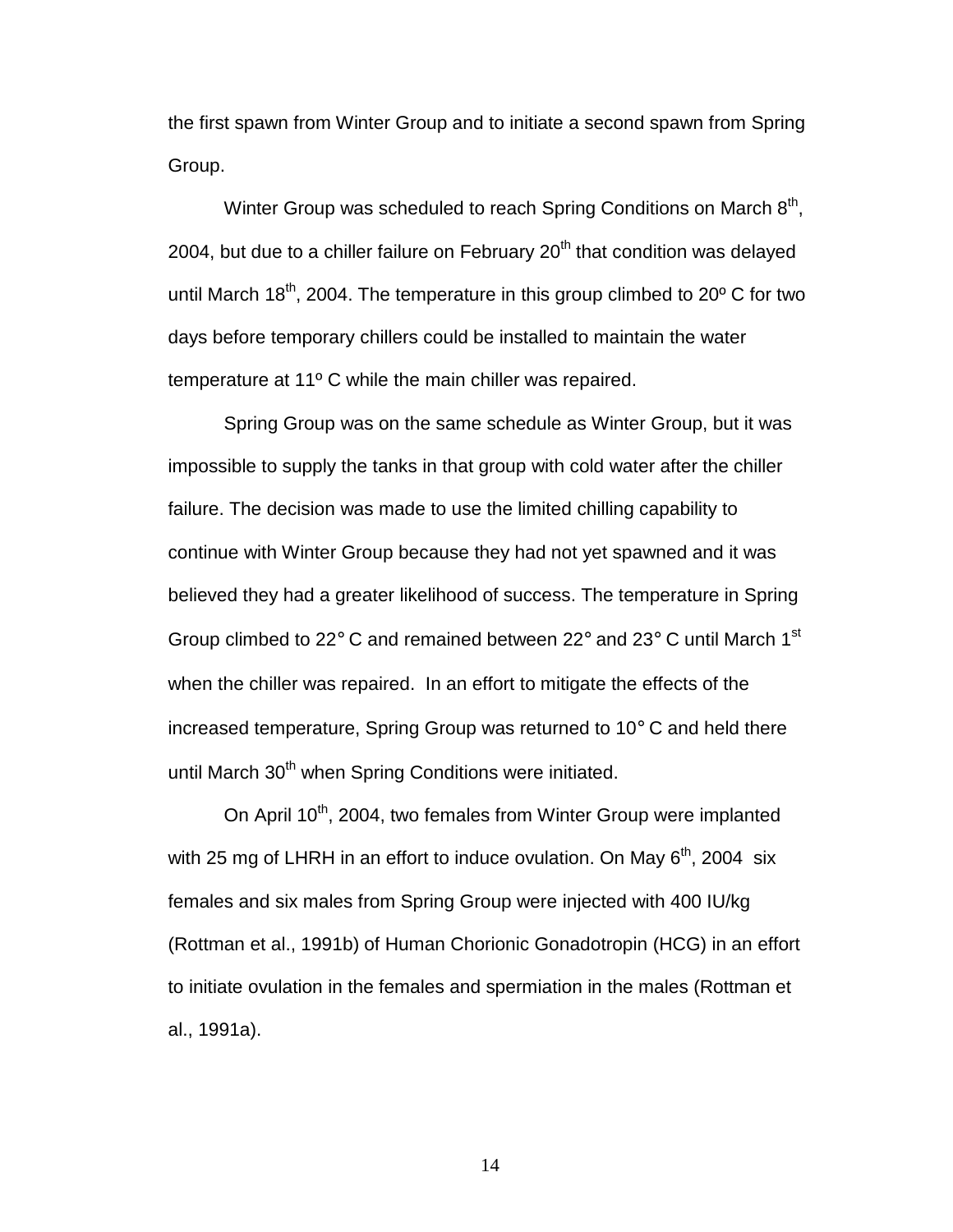### **Larval Nutrition**

Within the second phase of the study, a fatty acid analysis of eggs and larvae from cultured and wild yellow perch was conducted to determine nutritional differences and potential fatty acid requirements for live and artificial fry diets (Asturiano et al., 2000). Eurofins Laboratories, in Des Moines, IA was contracted to conduct the analysis. After collecting samples of eggs or larvae, they were preserved by freezing at -80° C prior to shipping. Samples were pooled and coded such that they were unidentifiable by Eurofins staff. The analysis was performed following the methods of Folch et al. (1957), and results were reported as percent by weight of total fatty acid content (Figure 1). Based on the results of the fatty acid profiles, a feeding trial was designed and conducted to compare survival of yellow perch larvae fed diets with different levels of two essential fatty acids: eicosapentaenoic acid (EPA) and docosahexanoic acid (DHA). The objective of this phase of the study is to eliminate or reduce the need for (and associated costs of) feeding live foods to newly hatched yellow perch larvae (Brown et al., 1996; Harel et al., 1999).

A 21 day feeding trial was conducted using newly hatched larvae obtained from a strip spawned female in Winter Group and repeated using larvae obtained from a strip spawned female in Spring Group's second spawning period. Four days post hatch, 2700 larvae were counted and divided into 9 four-liter containers. Each container was filled with 3 liters of fresh water and placed into a cool water bath to regulate its temperature.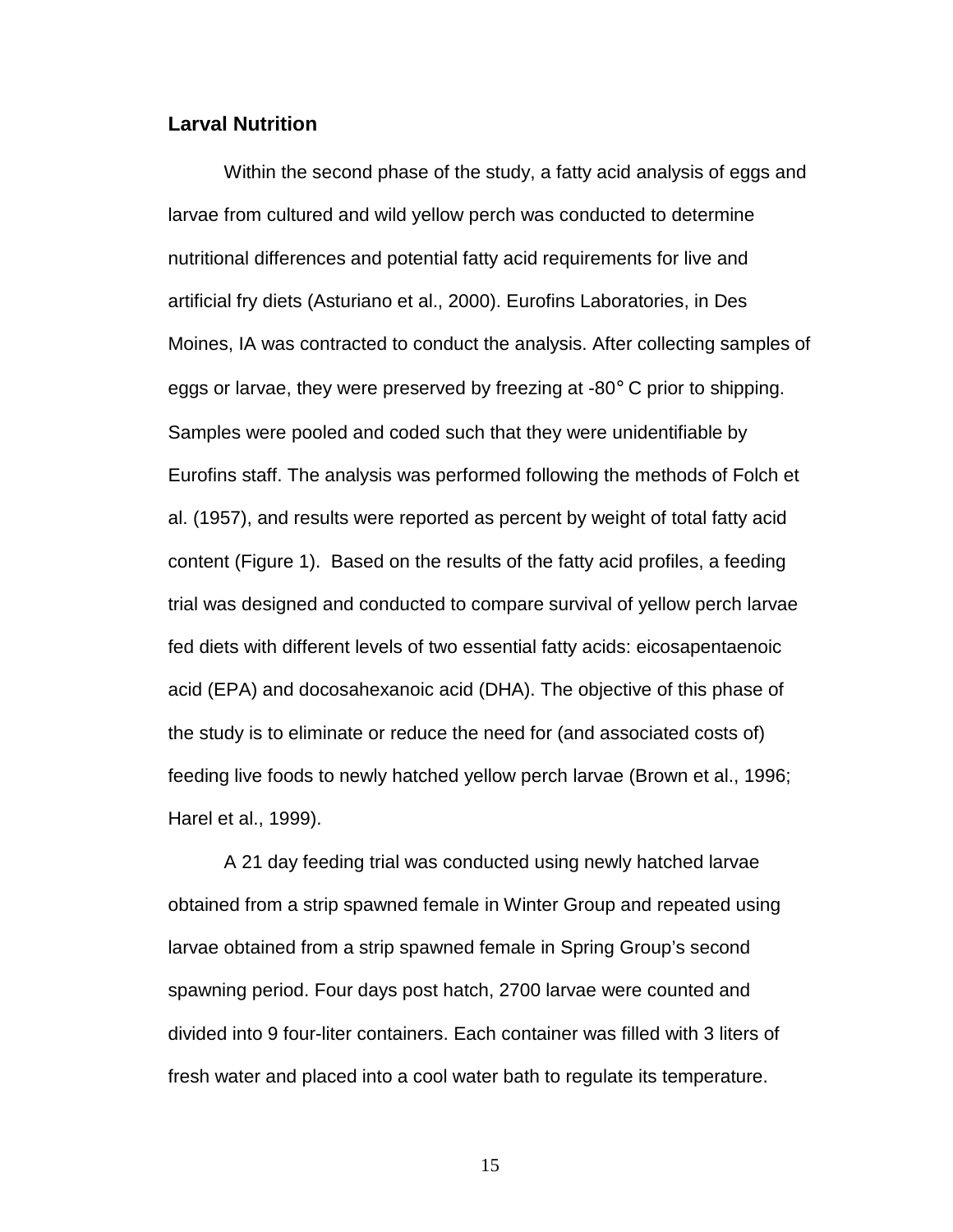

Figure 1: Percentage by weight of 4 fatty acids in samples of yellow perch eggs from wild and cultured sources: Aracadonic Acid, Eicosapentaenoic Acid (EPA), Docosahexaenoic Acid (DHA), and Linoleic Acid.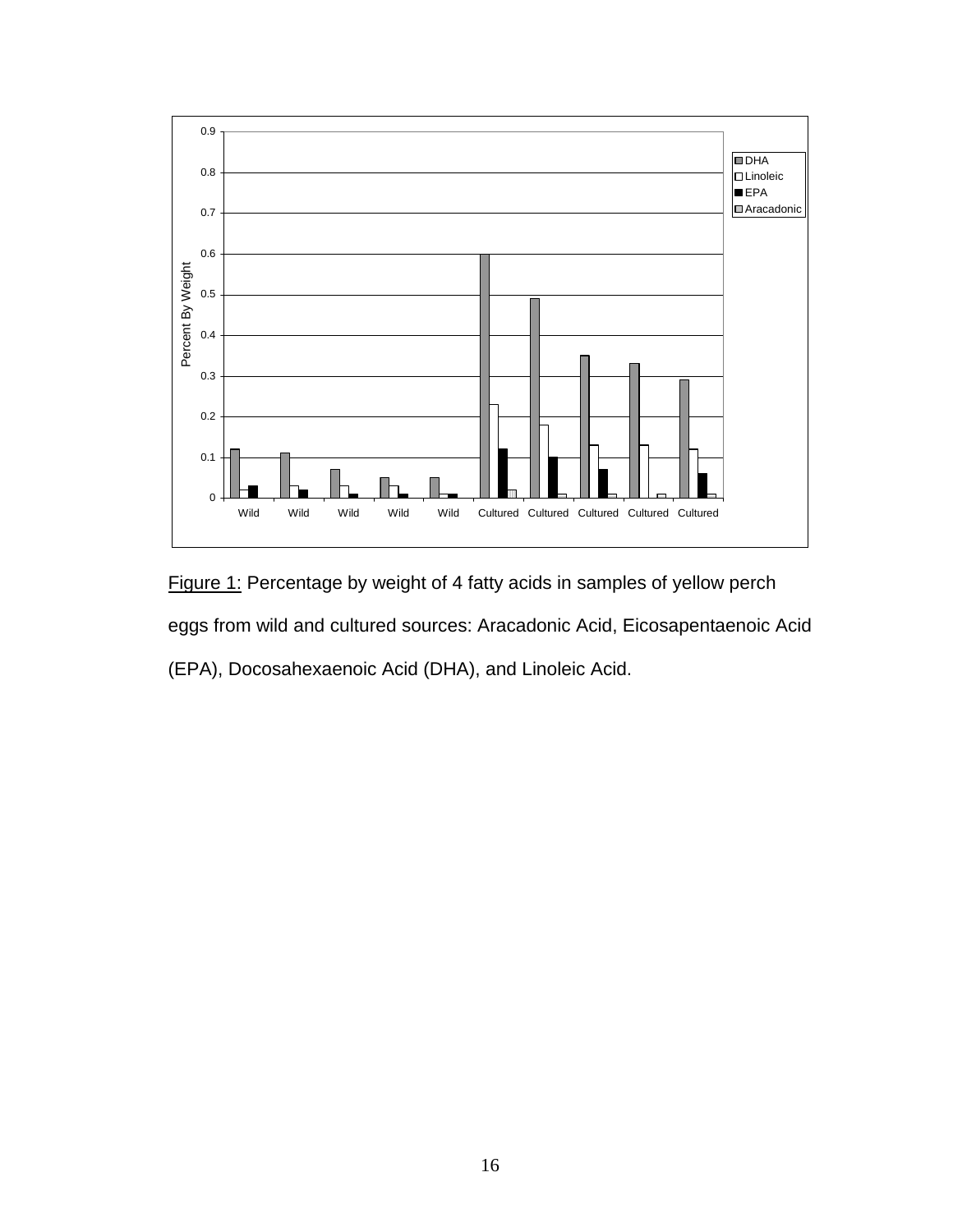Using this method, the water temperature inside each container was maintained between 14° and 15° C. One-inch air stones were used to provide aeration and water quality was monitored daily with measurements of temperature, dissolved oxygen, pH, and total ammonia. Mortalities and debris were siphoned out daily and 30% of the water volume was exchanged each morning.

The containers were divided into 3 groups of 3 treatments. The first treatment used live foods (rotifers for 6 days and 15 days of Artemia nauplii) that are the typical food items offered to captive yellow perch larvae (Harel et al., 1999; Jug-Dujakovic & VanGorder 2002). The second treatment used the same live foods enriched with Aqua-Grow, an enrichment media produced by Advanced Bionutrition that is high in EPA and DHA. Use of Aquagrow has been shown to increase larval survival in other aquacultured species including striped bass (M. Harel, Advanced Bionutrition; personal communication, April 29, 2004). The third treatment was fed a sequence of four artificial diets manufactured by Zeigler marketed as "EZ-Larvae". This diet comes in emulsions of three different size ranges of particles intended to replace rotifers or copepods: 10-100 µm, 150-250 µm, and 300-600 µm. The fourth is designed to replace Artemia nauplii with particle sizes greater than 600 µm.

Beginning one day after stocking, each container was fed 3 times daily at a target feed density of 2 food particles per mL. Each day, small samples of larvae (2-10 individuals per treatment) were examined under a dissecting microscope to determine the presence or absence of food in their gut. Three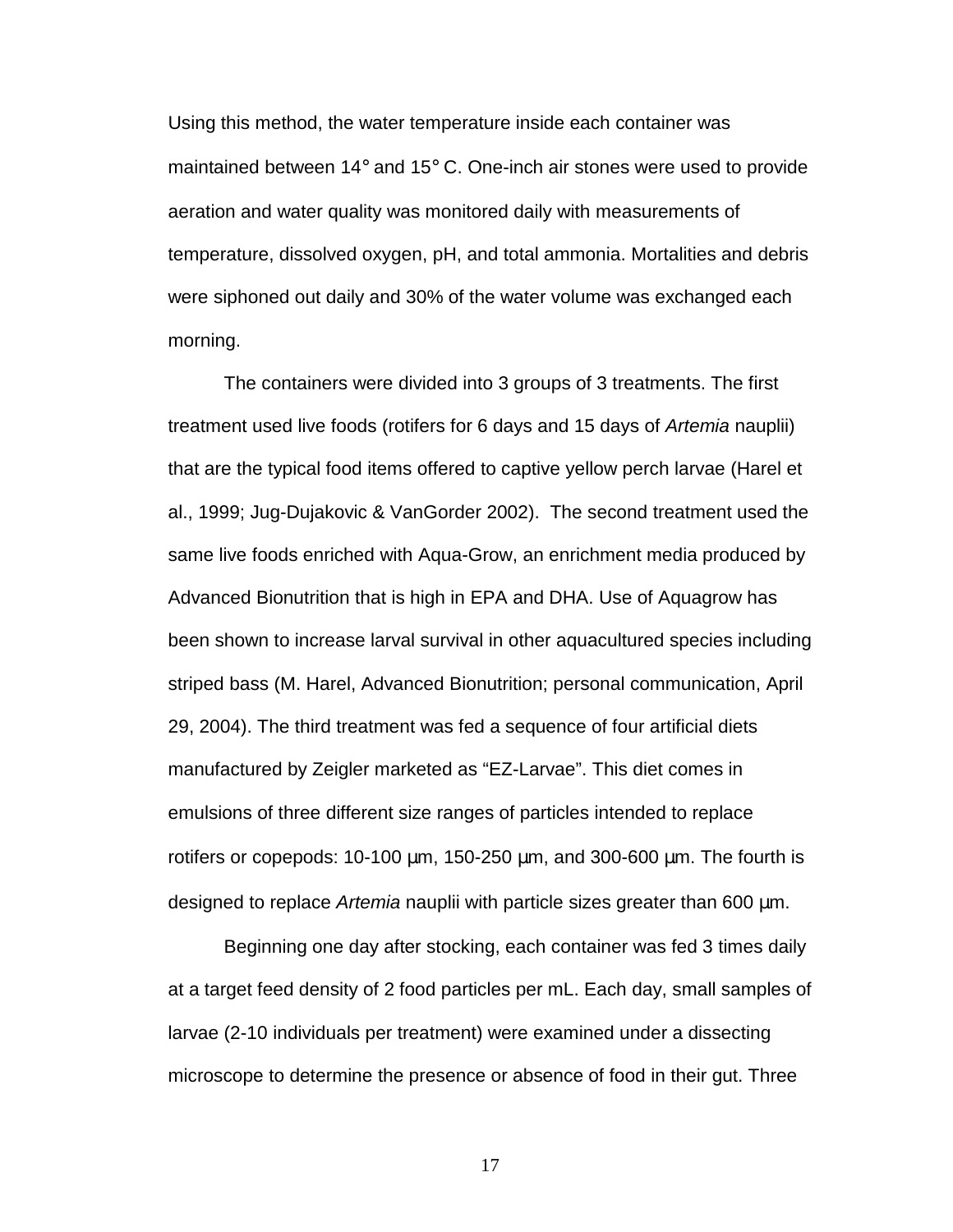times during the study, the total survival was calculated for each container and averaged within treatments to tabulate the total survival at Day 7, Day 14, and Day 21. An analysis of variance (ANOVA) was also conducted on the same data to test for significant differences in survival between treatments.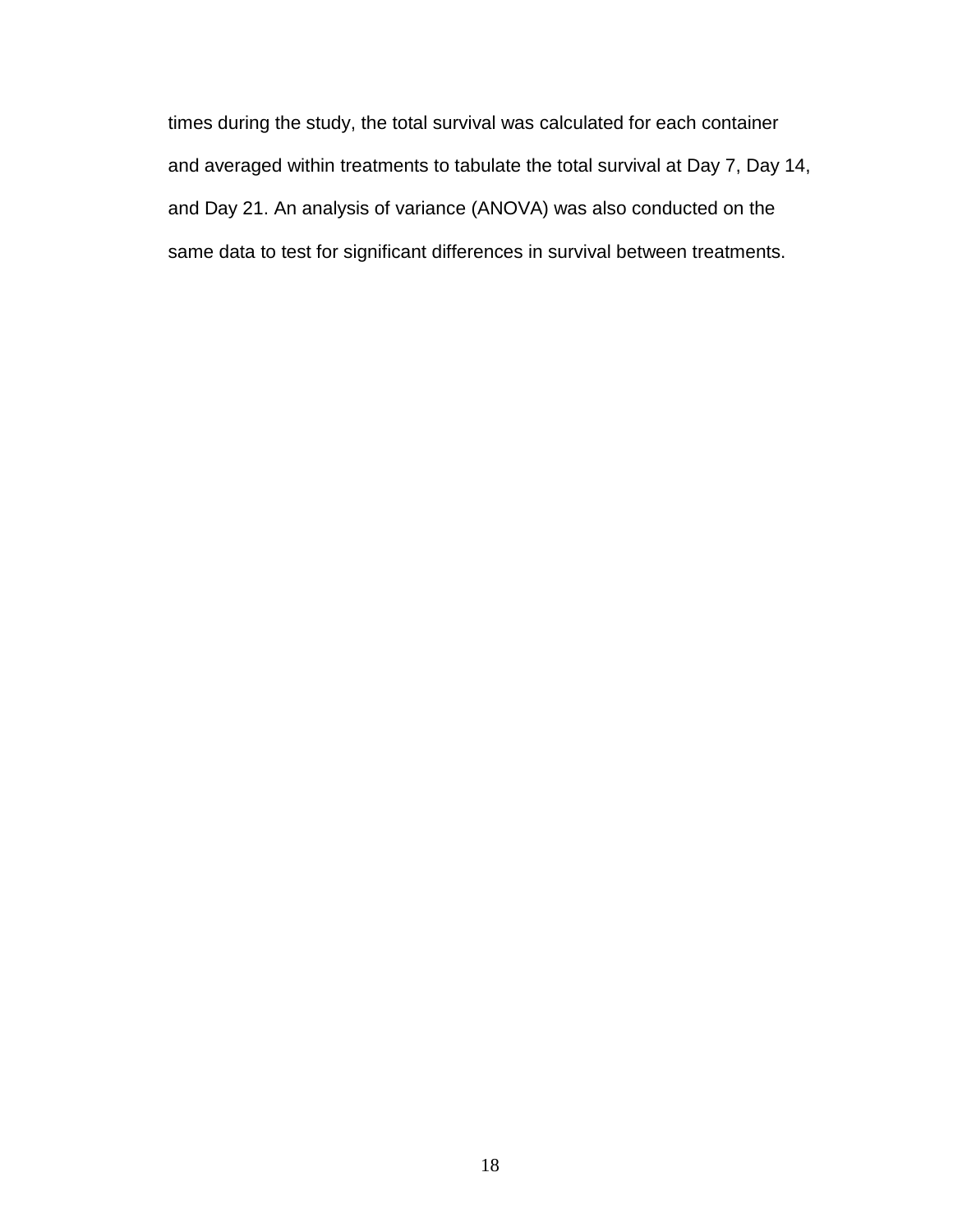### **Chapter 3: Results**

#### **Spawning Component**

#### **Spring Group**

Spring Group reached Spring Conditions on April 22, 2003. The first spawn occurred on the  $31<sup>st</sup>$  day after reaching Spring Conditions (May 23<sup>nd</sup>, 2003) and spawning continued until the  $76<sup>th</sup>$  day (July 3<sup>rd</sup>, 2003)(Table 1). During this period, 67% of females in this group produced and released egg ribbons and males were spermiating. Despite the high rate of spawning, no fertilization was observed. Egg ribbons were pale white instead of the more typical amber color seen in wild eggs in which good fertilization has been observed. Ribbons spawned by fish in our system also had a looser matrix than wild ribbons and were often found in clumps, rather than in the typical concertina shape produced by yellow perch (Figure 2). Males were found to be spermiating during the entire spawning period. During the experiment, 11 fish from this group died (92% survival).

### **Summer Group**

Summer Group reached Spring Conditions on July  $6<sup>th</sup>$ , 2003 (Table 1). However, their Winter Conditions period had been interrupted when the chilling system failed. The water temperature for this group was elevated from 10º C to 18º C for a period of five days. We were able to utilize a smaller, temporary chiller to lower the temperature to 13º C for 20 days. At that time, the original chiller was repaired, and the temperature was returned to 10º C.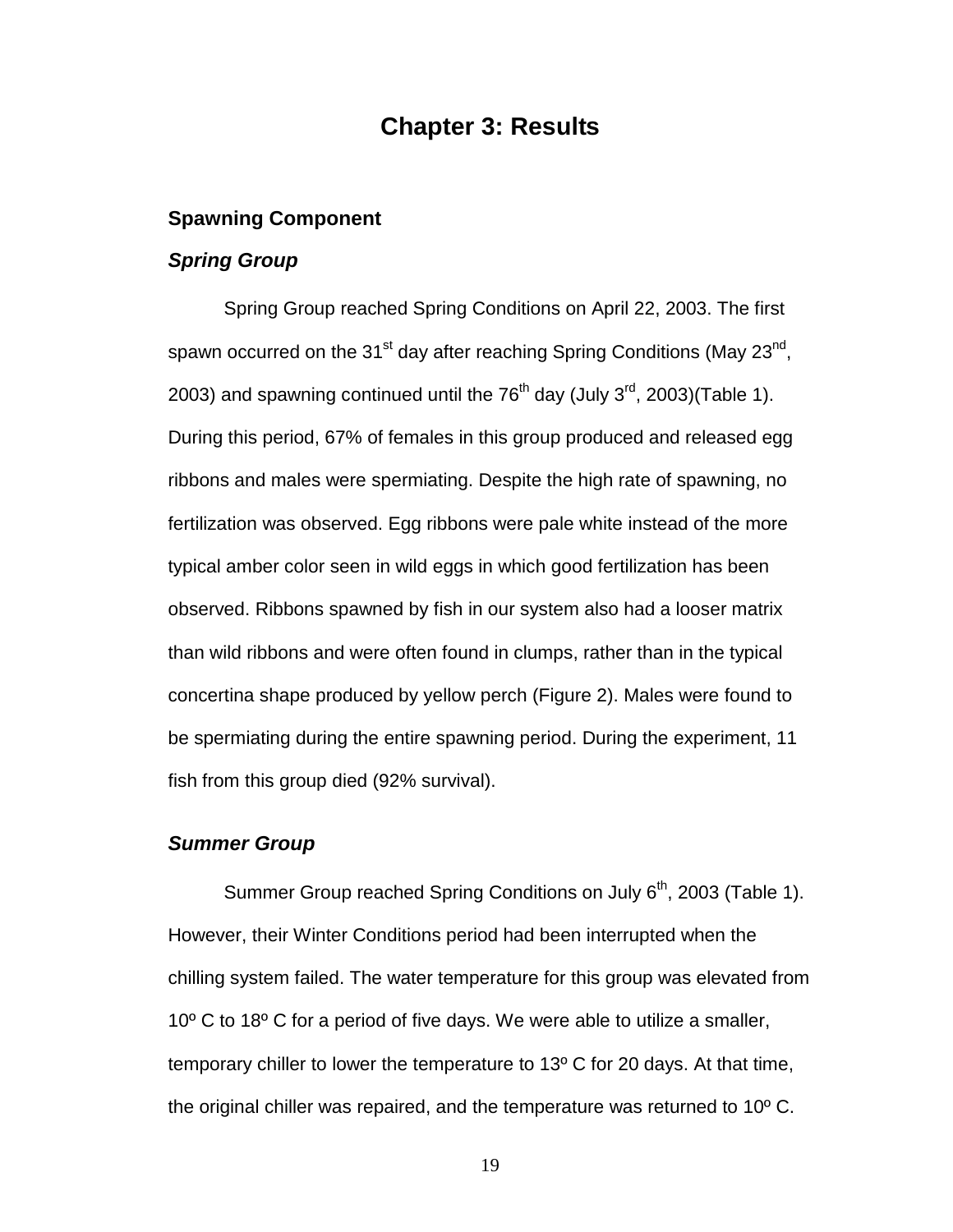

Figure 2: A yellow perch egg ribbon collected from the Severn River (left) compared to a healthy yellow perch egg ribbon (right). The pale, loose matrix of the Severn River ribbon is similar to the ribbons produced by the fish in this study. (photo courtesy of Steve Minkkinen, Maryland DNR Fisheries Service, 2002)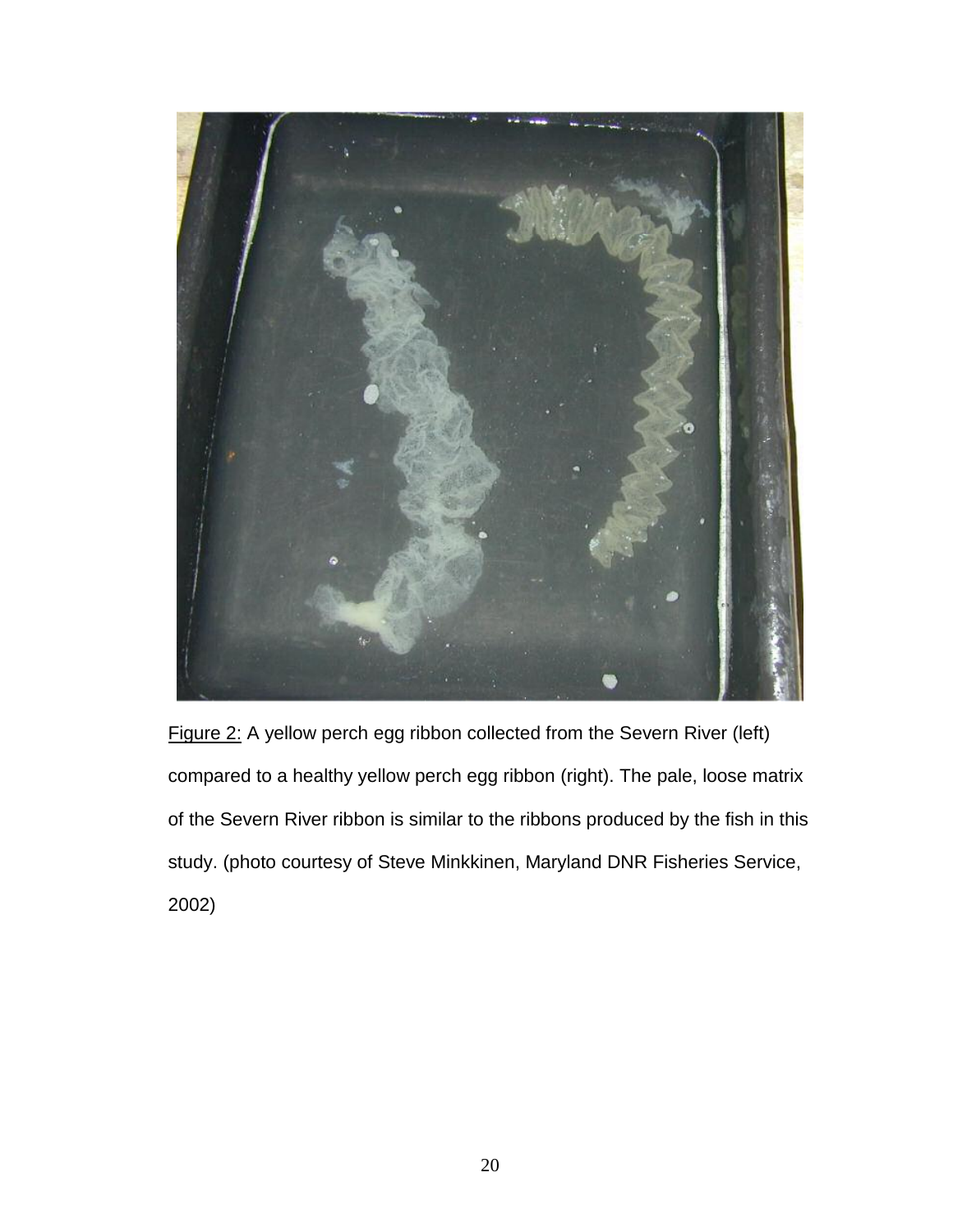The Winter Conditions were extended for an extra two weeks in an effort to mitigate the effects of the elevated temperature. Despite this effort, only two females (8%) spawned in this group. The first ribbon was found 55 days after reaching Spring Conditions (August 30<sup>th</sup>, 2003), and the second ribbon was found 16 days after reaching Spring Conditions (September  $5<sup>th</sup>$ , 2003). None of the 10 females that received LHRH implants spawned. Males (both implanted and non-implanted) were found to be spermiating during the entire spawning period. Between August  $17<sup>th</sup>$  and October  $2<sup>nd</sup>$ , 2003, there were 19 mortalities in this group. During the entire experiment, this group experienced 26 mortalities (74% survival).

### **Fall Group**

This group was also affected by the chiller failure, but it was disturbed earlier in its Winter Conditions, and had a longer period of recovery before spawning was attempted. Fall Group reached Spring Conditions on December  $7<sup>th</sup>$ , 2003. The first spawn occurred on January  $9<sup>th</sup>$ , 2004, 33 days after reaching Spring Conditions (Table 1). Spawning continued for 84 days until March  $2^{nd}$ , 2004. Over that period, 54% of females produced and released egg ribbons and males were spermiating. The male:female ratio in this group had been increased to 3:1, as recommended by Jug-Dujakovic at Atlantis Aquaculture and Geoff Wallat at the Ohio State University Centers at Piketon "Perch School". Despite this, none of the egg ribbons were fertilized and all egg ribbons were pale and had loose matrices. Males were found to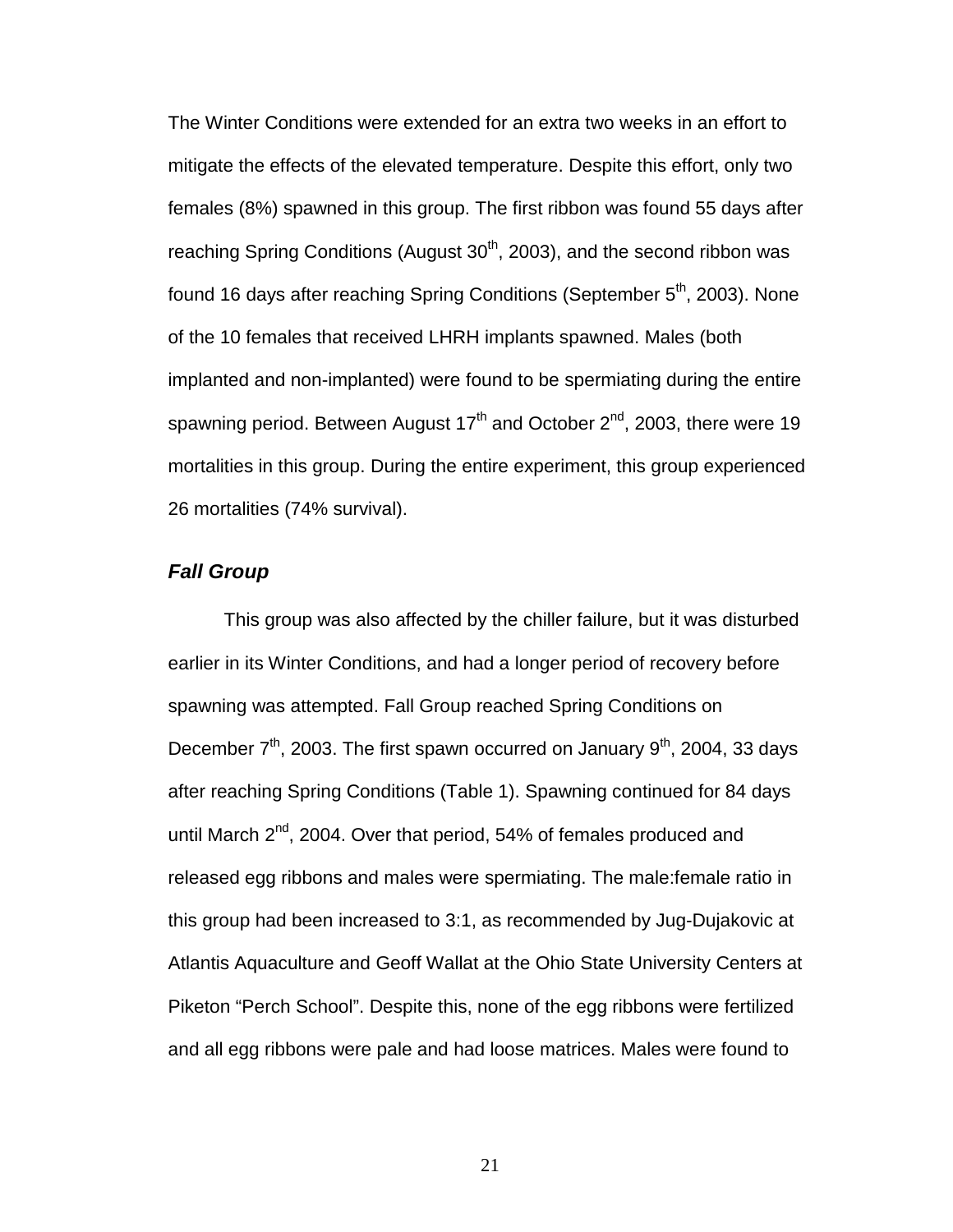be spermiating during the entire spawning period. During the experiment, 8 fish from this group died (94% survival).

#### **Winter Group**

Winter Group was scheduled to reach Spring Conditions on March 8<sup>th</sup>, 2004, but due to a brief chiller failure on February 20th, this was delayed until March 18<sup>th</sup>, 2004 (Table 1). The temperature in this group climbed to 20 $\degree$  C for two days before temporary chillers could be installed to keep water temperatures at 11º C until the main chiller was repaired. Despite the use of temporary chillers, the fish in Winter Group began spawning before they reached Spring Conditions. The first spawn took place on February 20<sup>th</sup>, 2004 when the chiller initially failed. Spawning ceased when the temporary chiller was activated, but began again on March  $9<sup>th</sup>$ , 2004. Spawning activity continued until May  $13<sup>th</sup>$ , 2004. Over that period 80.56% of females produced and released egg ribbons and males were found to be spermiating during the entire spawning period. Five females in this group were strip-spawned resulting in two fertilized ribbons. Both egg ribbons developed normally and healthy larvae hatched 8 days post-spawn. This group also produced one fertilized tank-spawned ribbon. This ribbon had improved color and cohesiveness, and after nine days of incubation, healthy larvae hatched. The fertilization rate of all three ribbons was between 80-90%, and the hatching rate was 62% for the two stripped ribbons and 77% for the tank spawned ribbon. The lower hatching rate of the strip-spawned ribbons was due to a fungal infection that appeared on the sixth day of incubation. The infected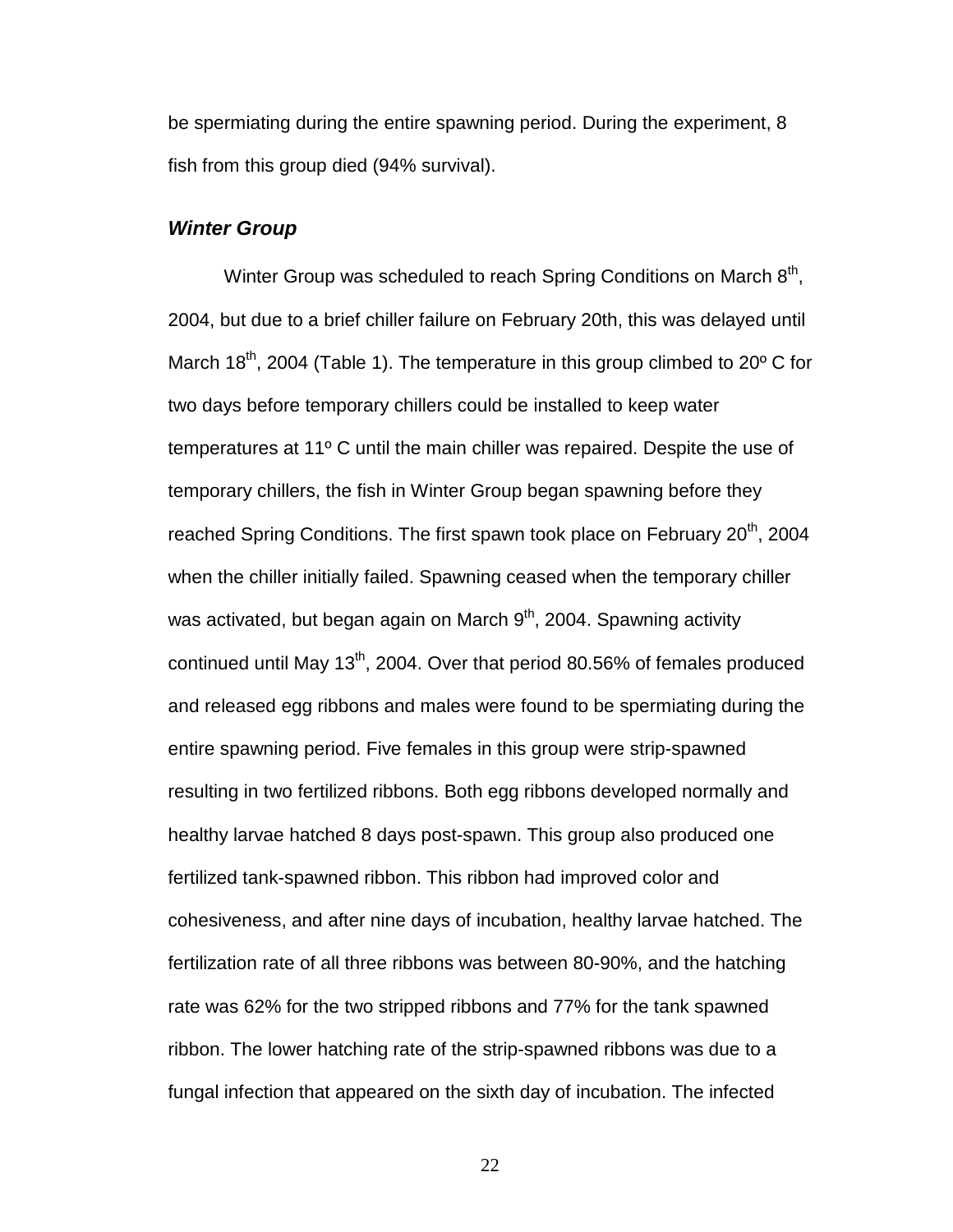ribbons were treated with 600 ppt formalin for 15 minutes to kill the fungus. Winter Group had 14 mortalities over the duration of the experiment (90% survival). Five of the mortalities occurred within 24 hours of the temperature spike in February, 2004. Three more died after that event for a total of 57% of mortalities occurring after the temperature spike.

### **Spring Group, Second Spawn**

Spring Group was scheduled to reach its second period of Spring Conditions on March  $8<sup>th</sup>$ , 2004, but due to the chiller failure on February 20th, this was delayed until March  $30<sup>th</sup>$ , 2004 (Table 1). The temperature in this group climbed to 23º C and remained there for 10 days while the chiller was repaired. Once the chiller was repaired, Spring Group was returned to Winter Conditions for 31 days until March  $30<sup>th</sup>$ , 2004 when the shift to Spring Conditions was initiated. The 14º C water temperature that represented the beginning of Spring Conditions was reached on April  $9<sup>th</sup>$ , 2004. The first egg ribbon from this groups second spawning cycle appeared on April  $8<sup>th</sup>$ , 2004 and spawning activity continued for 34 days until the last egg ribbon was released on May 12<sup>th</sup>, 2004. Over that period 30.56% of females produced and released egg ribbons and males were found to be spermiating during the entire spawning period. Over the course of the entire experiment, 11 fish from this group died (92% survival), but 70% of this mortality occurred within or after the second spawning period.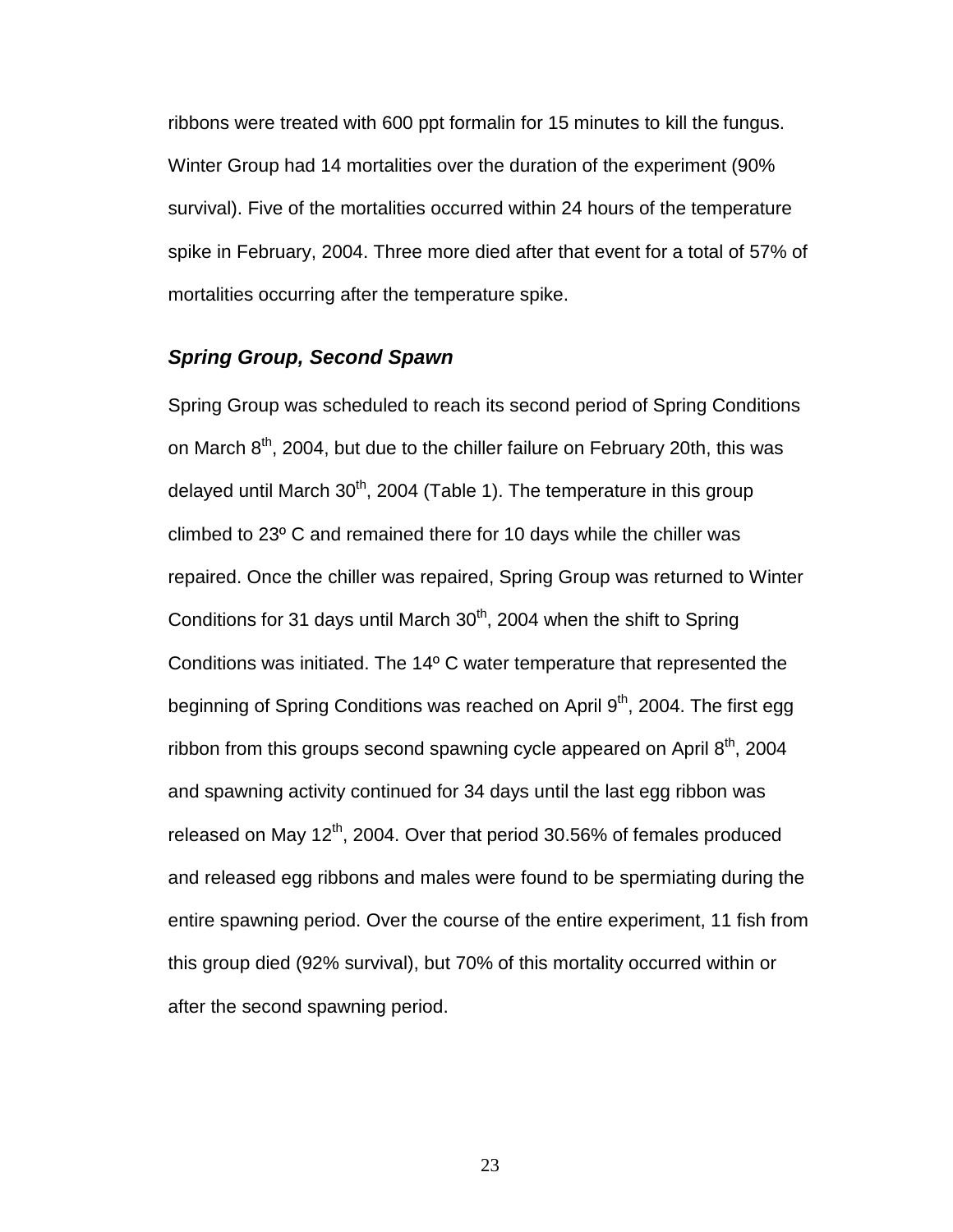#### **Larval Nutrition Component**

Samples of eggs and larvae, analyzed using the method of Folch et al. (1957) showed differences in fatty acid composition between wild and cultured samples (Figure 1). EPA and DHA decreased over time as eggs and larvae developed, and it was higher overall in the cultured samples (Figure 1). Arachadonic and Linoleic acid were present in much higher concentrations in the cultured samples, probably due to their presence in the broodstock diet being used. Based on EPA and DHA changes, an experiment was designed to test survival of larvae on diets, both live and manufactured. The diets contain different levels of EPA and DHA, and performance of larvae and efficacy of the diets was measured by percent survival.

For the first feeding trial (using larvae from the Winter Group spawn), all treatments were stocked into their containers on April 29<sup>th</sup>, 2004. Feeding did not begin until May  $1<sup>st</sup>$ , when it could be determined that the larvae had opened their mouths. By Day 9 of the trial, all larvae in the treatments receiving the EZ-Larvae diet had died. By Day 14 of the trial, all larvae in the treatments receiving the live foods that had not been enhanced had died, and only the treatments receiving enriched live foods remained. At the end of the 21 day trial, only 17 of the initial 900 stocked into the enriched foods treatment survived (0.0189% survival).

For the second feeding trial (using larvae from the Spring Group's second spawn), all treatments were stocked into their containers on May  $24<sup>th</sup>$ , 2004. Feeding began on May  $26<sup>th</sup>$ , once it was determined that the larvae had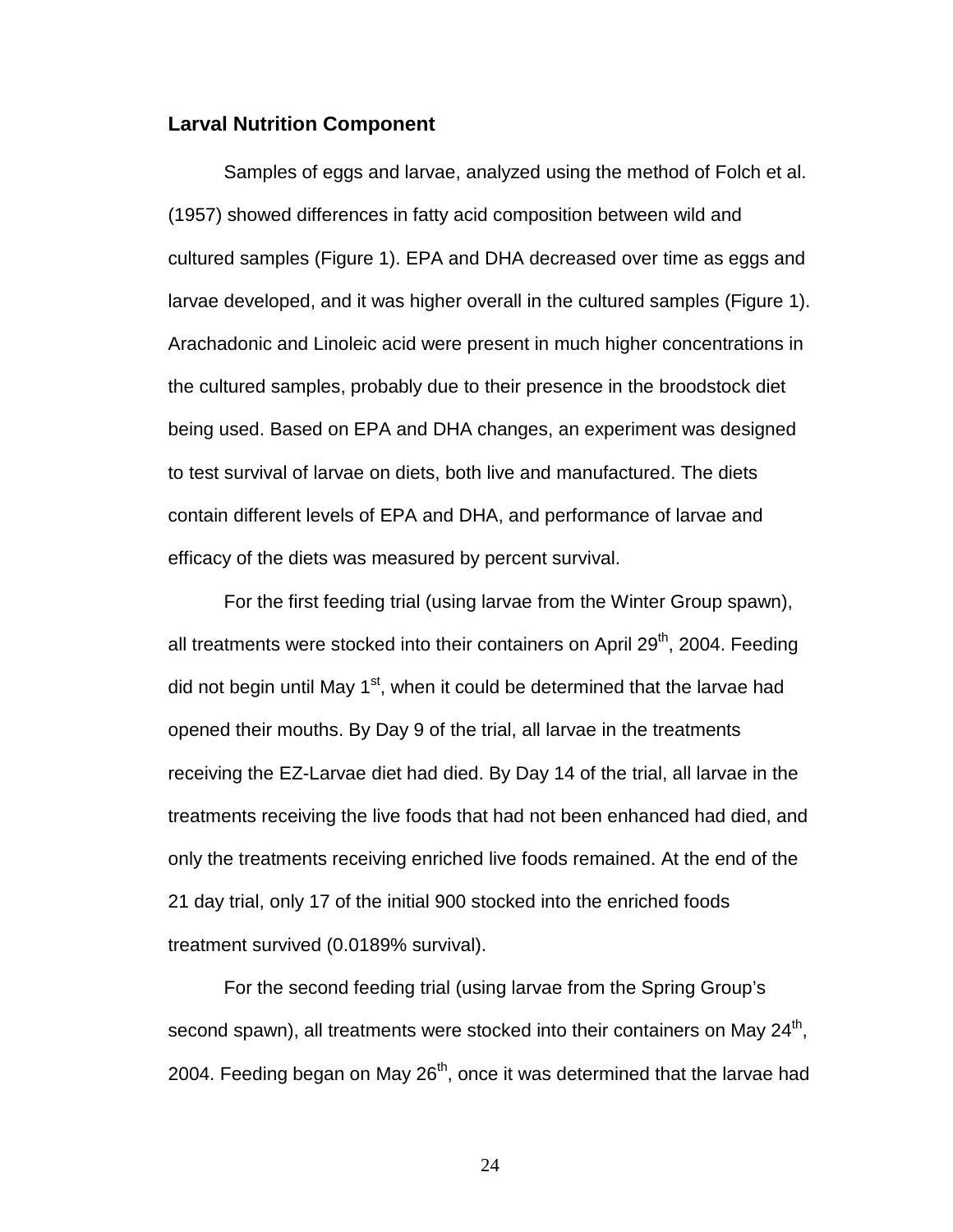opened their mouths. By Day 12 of the trial, all larvae in the treatments receiving the EZ-Larvae diet had died. On Day 17 of the trial, all larvae in the treatments receiving the enriched live foods and all larvae in the treatments receiving normal live foods had died.

An analysis of variance (ANOVA) was performed on the survival data from Days 7, 14, and 21 to check for differences between the three treatments (Table 2). There was no difference detected between any of the treatments in the first week of the experiment. It was found that the larvae fed the un-supplemented live foods and the live foods enriched with Aquagrow had significantly higher survival on Day 14 and on Day 21 than the larvae fed the EZ-Larvae diet. It was also found that the larvae fed live foods enriched with Aquagrow, while not showing significantly higher survival during the first two weeks, did have significantly greater survival over the entire 21 day experiment.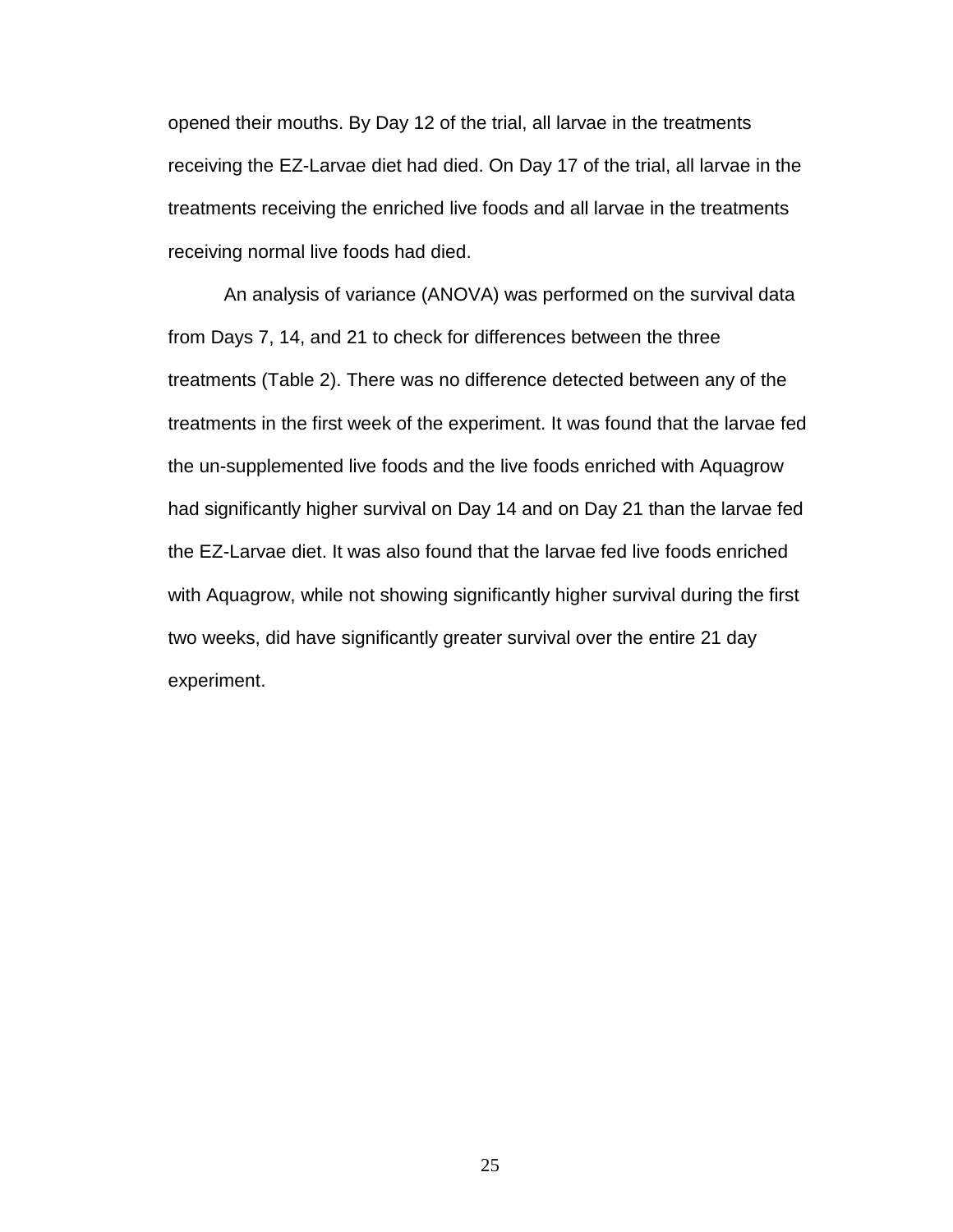|            | <b>Enriched Food (N=1800)</b> |      | <b>EZ-Diets (N=1800)</b> |         |
|------------|-------------------------------|------|--------------------------|---------|
| <b>Day</b> | F                             | P    | F                        | P       |
| 7          |                               |      |                          |         |
| 14         |                               |      | 2091.445                 | $.000*$ |
| 21         | 1266.232                      | .000 | 2086.084                 | $.000*$ |

Table 2: Results of ANOVA Comparing Enriched Foods & EZ-Diets to Natural Live Foods. \*Survival of EZ-Diet treatments was statistically significantly less than survival of control treatments.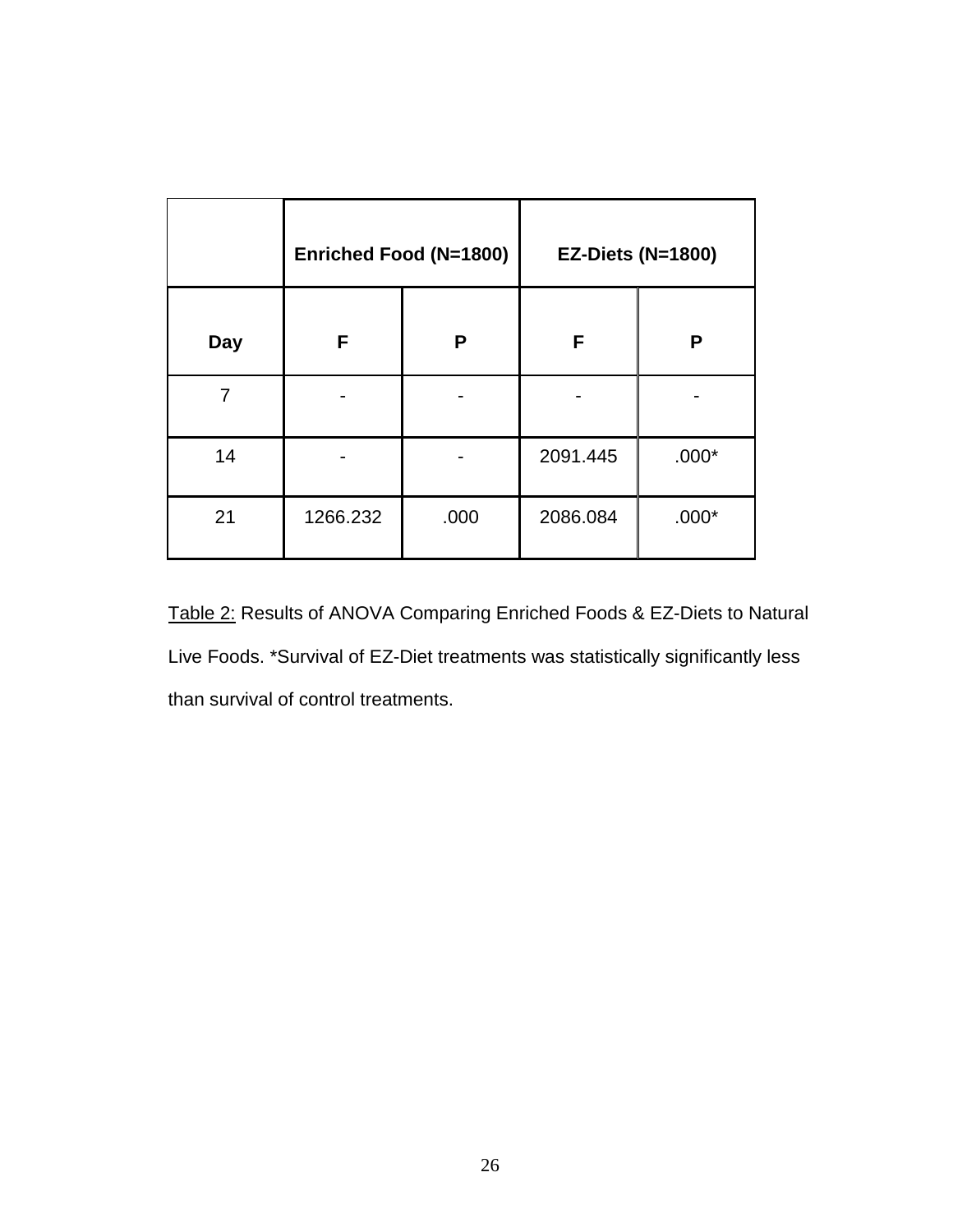### **Chapter 4: Discussion**

Despite repeated mechanical problems that interfered with the experimental conditions influencing the reproductive condition and activity of yellow perch, the results of this study show that off-season spawning of yellow perch through temperature and photoperiod manipulation can be used to produce fingerlings year round. If the "seasons" are shifted out of phase, rather than being accelerated or condensed, yellow perch will complete vitellogenesis and are capable of producing viable gametes (Figure 3 and Figure 4).

Kolkovski and Dabrowski (1998) used a similar methodology, but shifted the perch reproductive cycle out of phase by 6 months rather than the 3 month shifts used in this study. Multiple shifts at intervals of 3, 6, and 9 months would be the preferred technique in that it would potentially provide four crops of fingerlings each year compared to the only two crops per year allowed by a 6 month shift. Kolkovski and Dabrowski (1998) did report success with a 60 day "winter" conditioning period compared to the 90 day and then 120 day conditioning periods used here. It may be the case that seasonal shifts of more or less than the 6 month shift performed by Kolkovski and Dabrowski (1998) require conditioning periods of differing lengths to be successful. Further investigations and trials could reveal the optimum conditioning period duration for seasonal shifts of different magnitudes. In addition to the duration of the conditioning period, the rate of temperature change applied when shifting the water temperature from one "season" to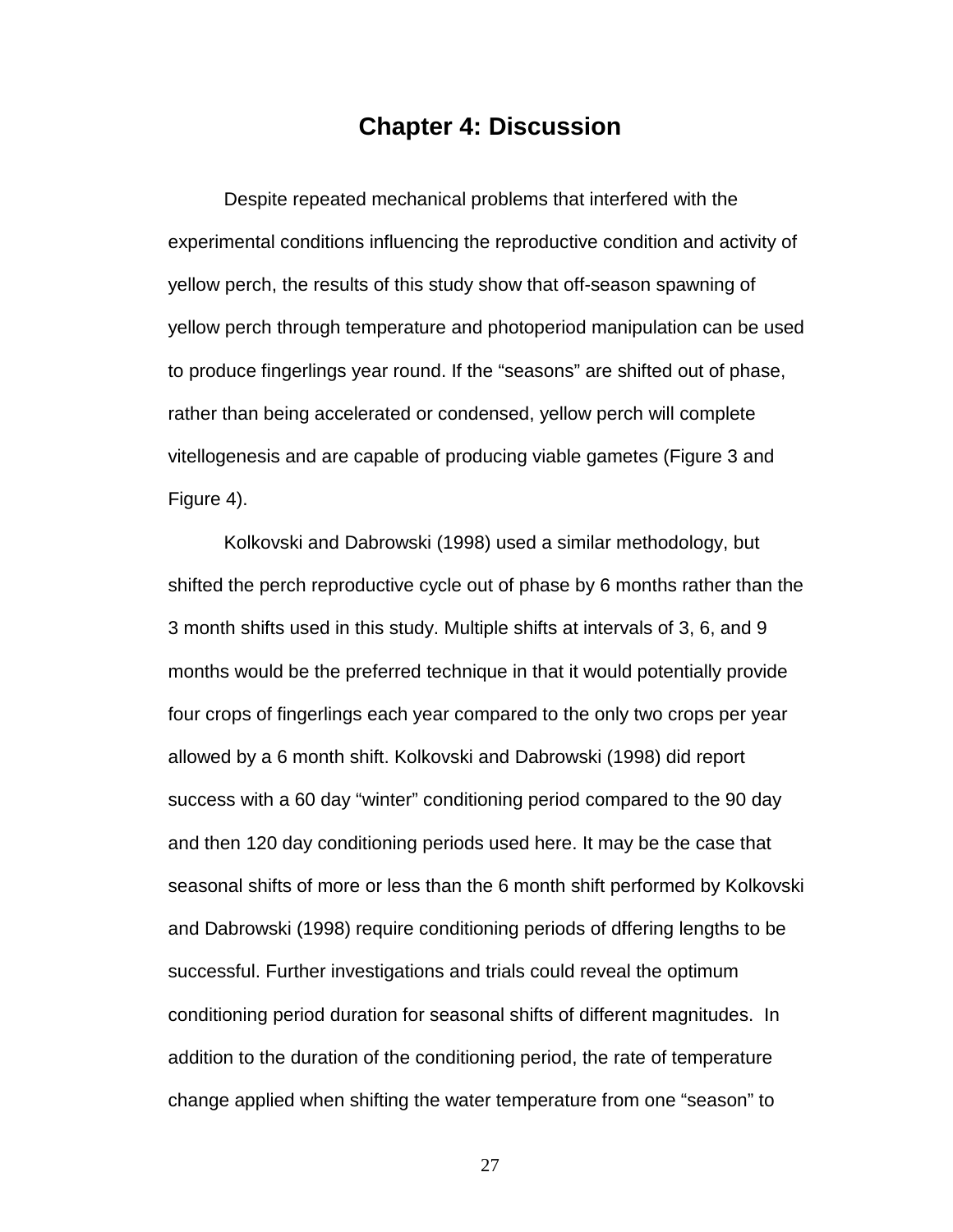

Figure 3: Number of egg ribbons released by females in all spawning groups

after the water temperature reached 14º C.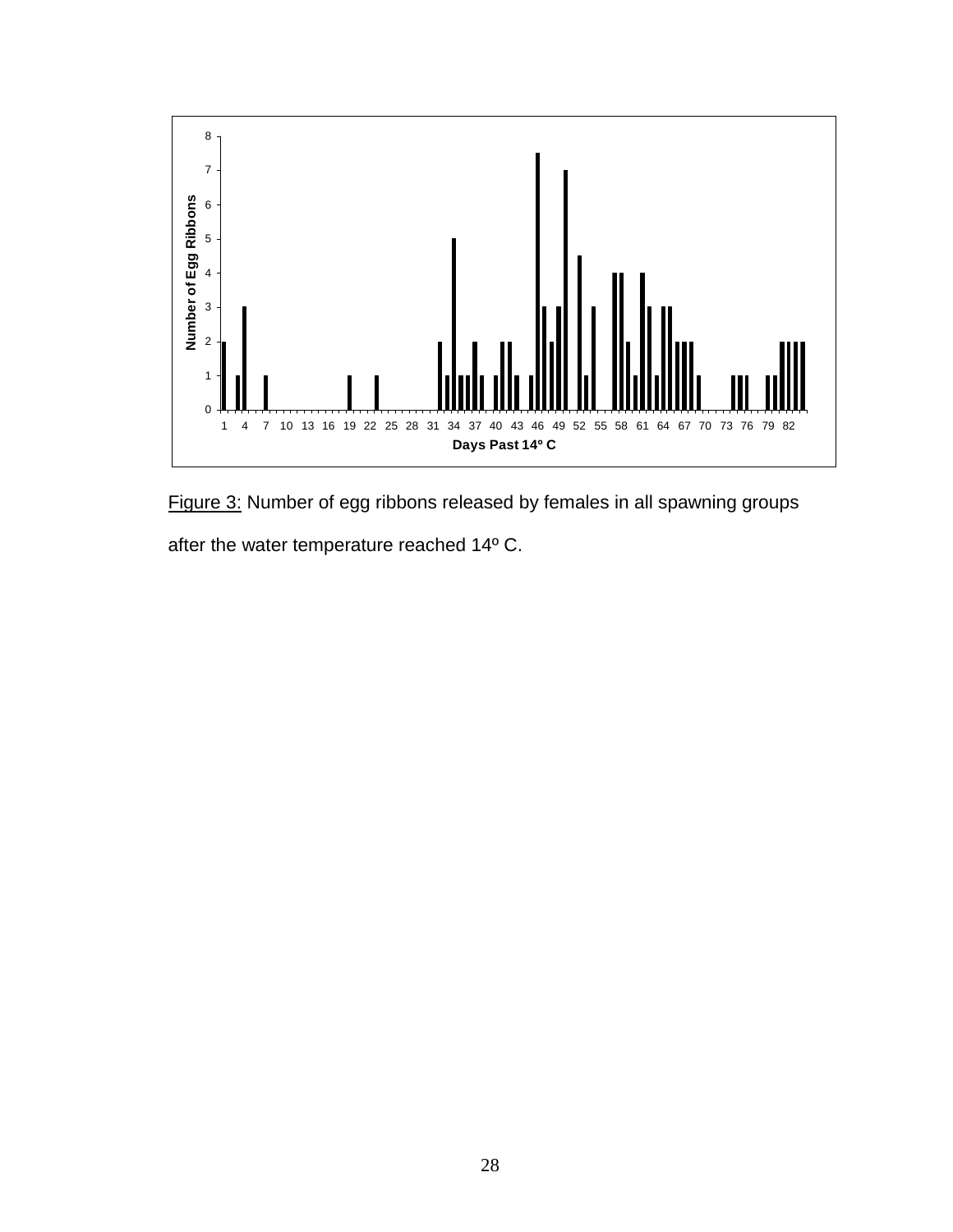![](_page_35_Figure_0.jpeg)

Figure 4: The cumulative number of egg ribbons collected from each of the spawning groups. The groups with the most successful spawning activity (Spring, Fall, and Winter) have very similar lines, indicating they spawned at the same rate, while the groups with poor spawning success (Summer and Spring(2) ) have lower profiles.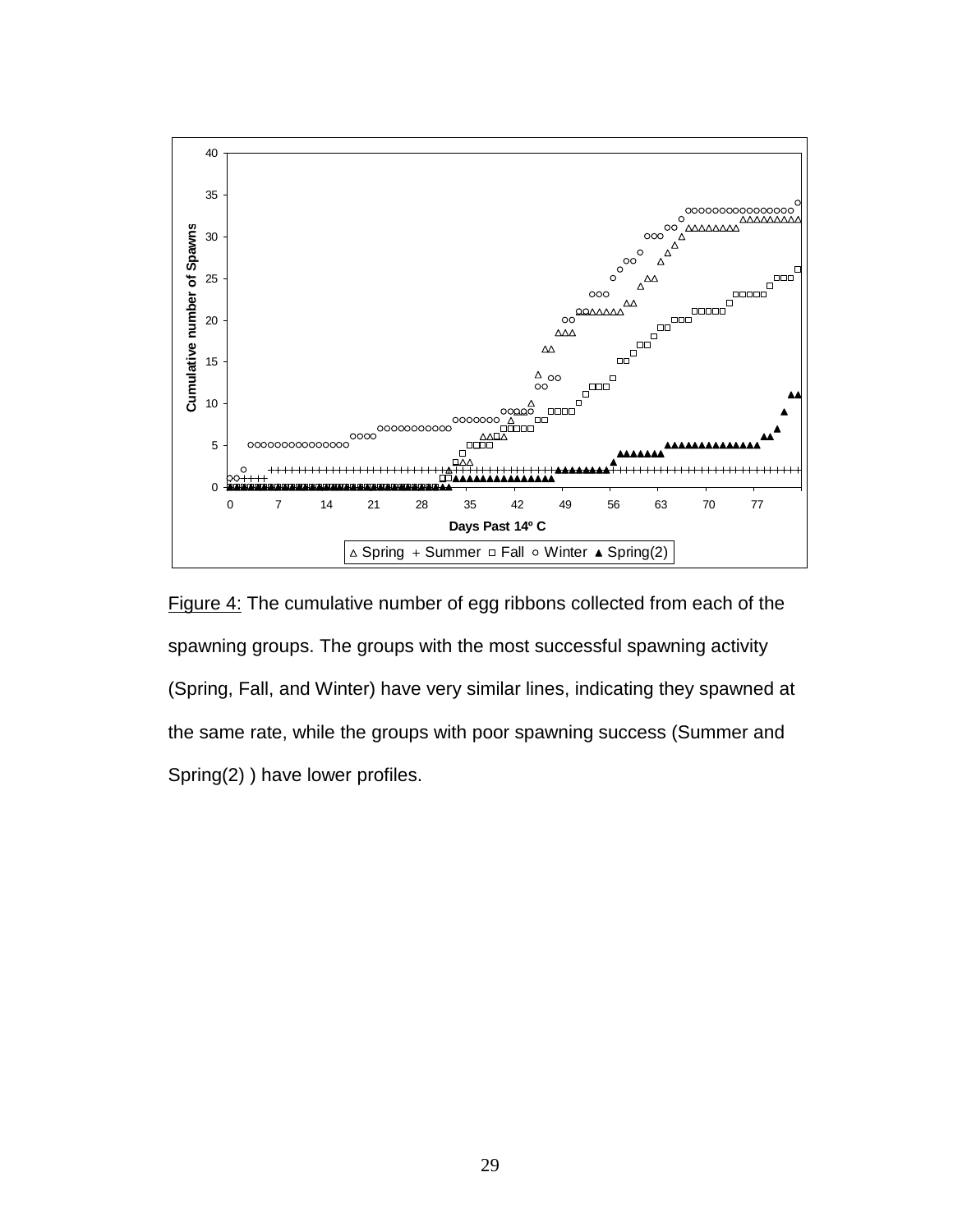another is of critical importance. Summer Group, which experienced the poorest spawning activity in this study (Figure 4), had a rate of temperature decline  $(-1)$ <sup>o</sup>C per 1.3 days) more rapid than the other spawning groups (~1°C per 5 days). This difference in the rate of cooling may have been responsible for the lack of spawning activity in that group.

Two of the spawning groups, Summer and Spring(2), produced substantially fewer egg ribbons than the rest of the groups. These two groups also experienced the most dramatic disturbances to their chilled periods due to chiller failures. The first chiller failure affected Summer Group early in the winter conditioning period, and while the disturbance only lasted for 5 days, the fish apparently did not recover and spawning activity was severely diminished. The second chiller failure affected both Winter Group and Spring Group(2) and the differences between this event and the first chiller failure were twofold. First, both groups had nearly completed their winter conditioning periods. Dabrowski et al. (1996) stated that female yellow perch in the late stages of oocyte development seem to be resistant to photothermal manipulation. Second, Winter Group was returned to winter conditions after only 2 days while Spring Group(2) was forced to wait 11 days for winter conditions to be restored. The result of these differences was that Winter Group made a complete recovery after the chiller failure and spawned normally. Spring Group(2) experienced a delayed and diminished recovery and while it did produce more egg ribbons than Summer Group, it did not perform as well as Winter Group (Figure 4). It appears from these three cases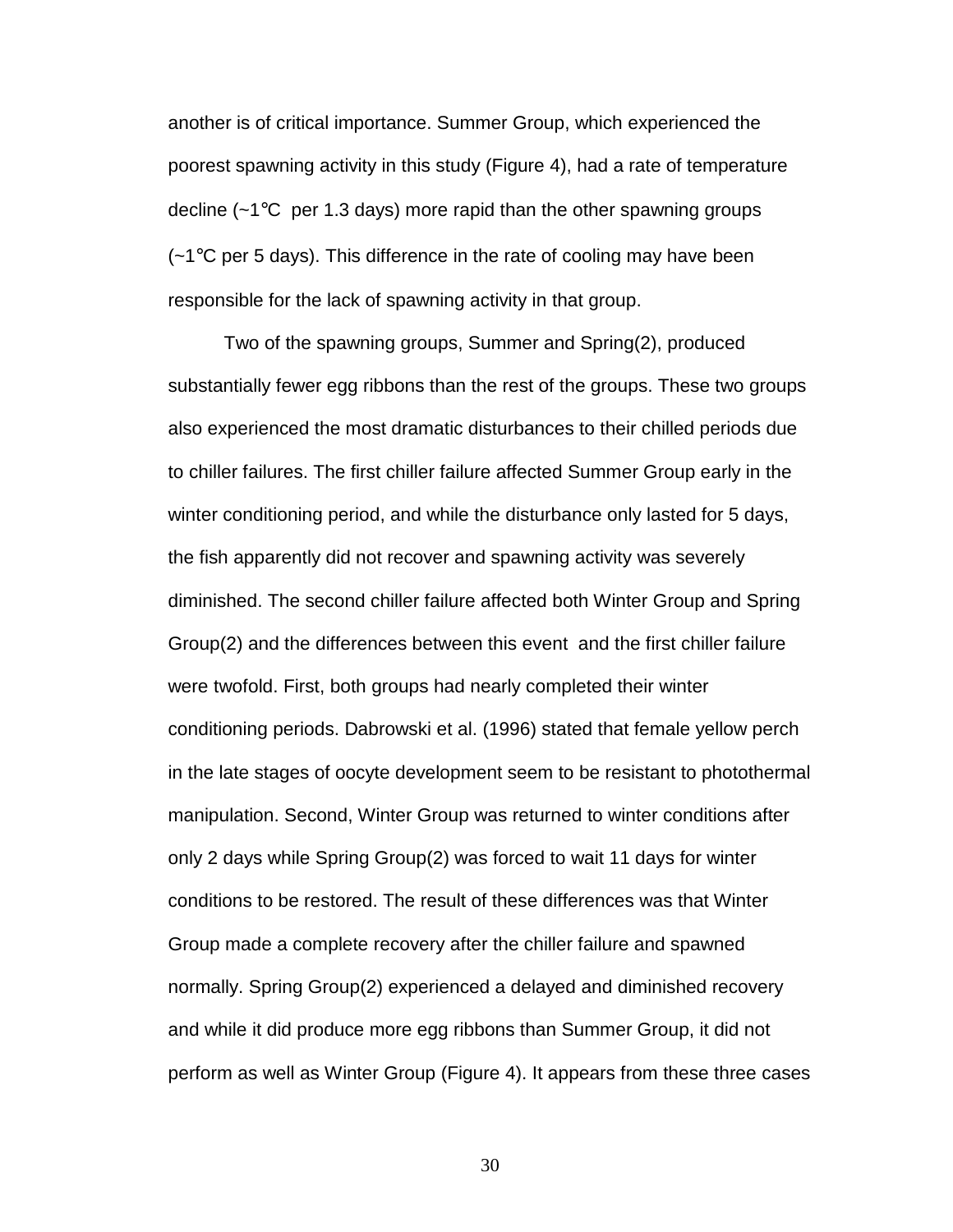that a prolonged interruption of the winter conditioning period, or an interruption early in the winter conditioning period is capable of substantially disrupting the spawning ability of yellow perch under photothermal manipulation.

While the fish in this study did spawn and produce viable eggs, there were problems that would need to be addressed before these techniques could be successfully applied in a commercial aquaculture setting. First, the egg ribbons that were produced by fish in the experimental system were pale in color and were not as strong or elastic as ribbons collected in the wild (Figure 2). They often appeared in clumps rather than a single cohesive strand. While wild egg ribbons are relatively tough and difficult to tear, the ribbons from this study were easily damaged by nets and drain suction. Similar ribbons have been described in the Severn River near Annapolis, MD where perch recruitment has been poor since 1996 (S. Minkkinen, Maryland DNR; personal communication, June 3, 2003). It is possible that these "weak" ribbons are not as likely to be fertilized by male perch and that is having an impact on the ability of the perch population in that river system to recruit. Perch egg ribbons in this condition were also described in a conversation with Dr. Konrad Dabrowksi (February 18, 2004) who has studied yellow perch reproduction and indicated that despite the weak appearance of these ribbons and infrequent "in-tank" fertilization, these eggs were, in fact, viable. He recommended the use of HCG injections to synchronize the reproductive development of males and females, coupled with standard strip spawning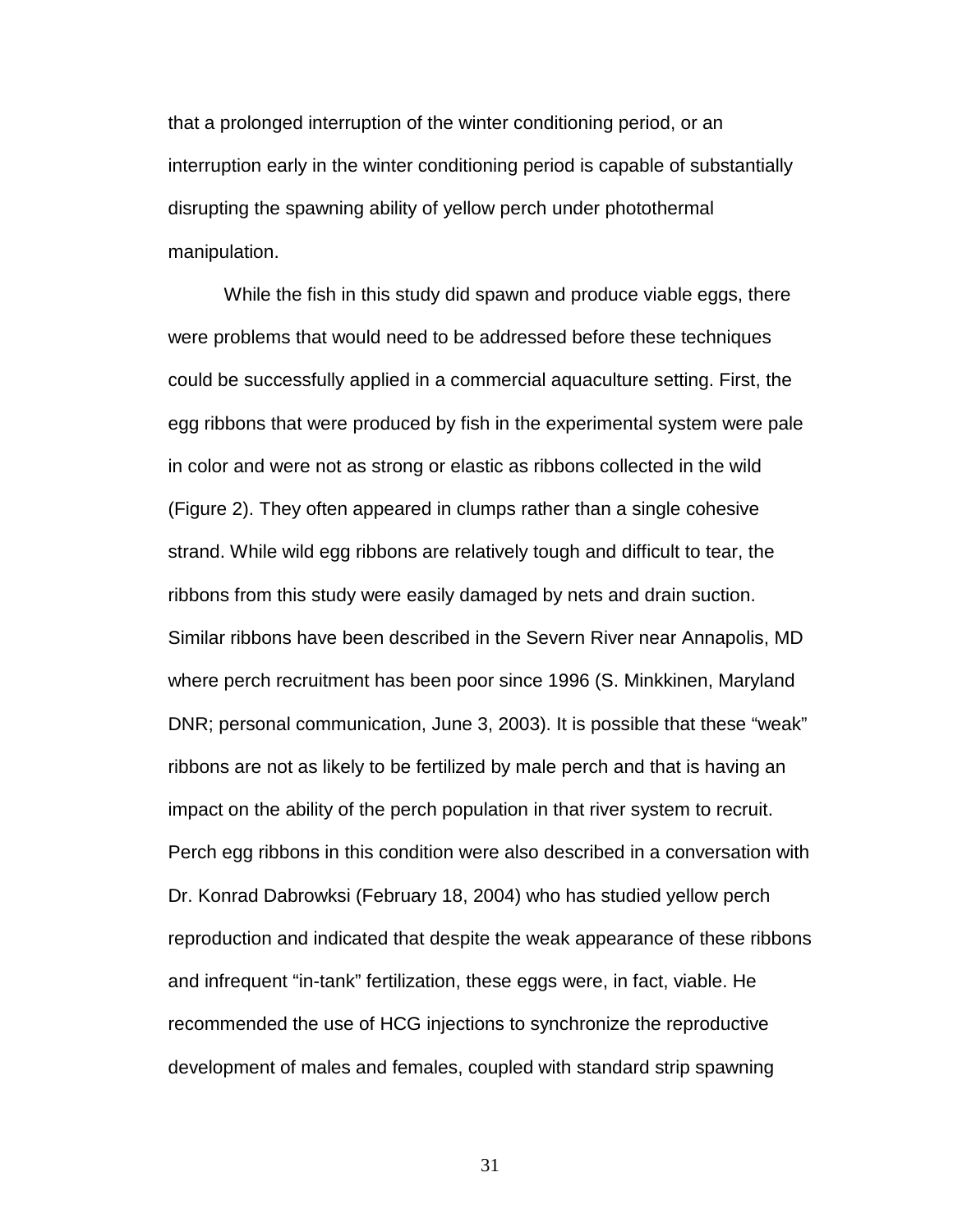techniques to assure fertilization. While more successful, this technique requires specialized training and is time and labor intensive. Although Dr. Dabrowski and others report increased success using hormone injection, this step is not required for successful fertilization. In fact, most of the females in this study that were injected with HCG or LHRH released their eggs before we attempted to strip spawn them, and the eggs remained unfertilized. By closely observing the reproductive condition of the un-injected females it was possible to strip spawn them and fertilize the eggs manually using milt extracted from the males. In all groups there were always ripe males present during the spawning periods that could be used to perform this type of fertilization.

It is also possible that while viable, embryos from these weakened ribbons could be physiologically deficient and unable to develop into healthy adult fish. So, while off season spawning may appear to remove a bottleneck in commercial yellow perch production by potentially increasing the supply of available fingerlings, poor larvae and fingerling development may present another challenge. While this study could not identify weak egg ribbons as the sole cause of poor fertilization, they may contribute to the problem. Further investigation into the cause of this "weak ribbon syndrome" could help avoid the problem all together. The cause could be related to stress or diet of the broodstock, or some other variable between natural and artificial environments. Any investigation attempting to uncover the cause(s) would need to be able to produce healthy, normal egg ribbons, as well as to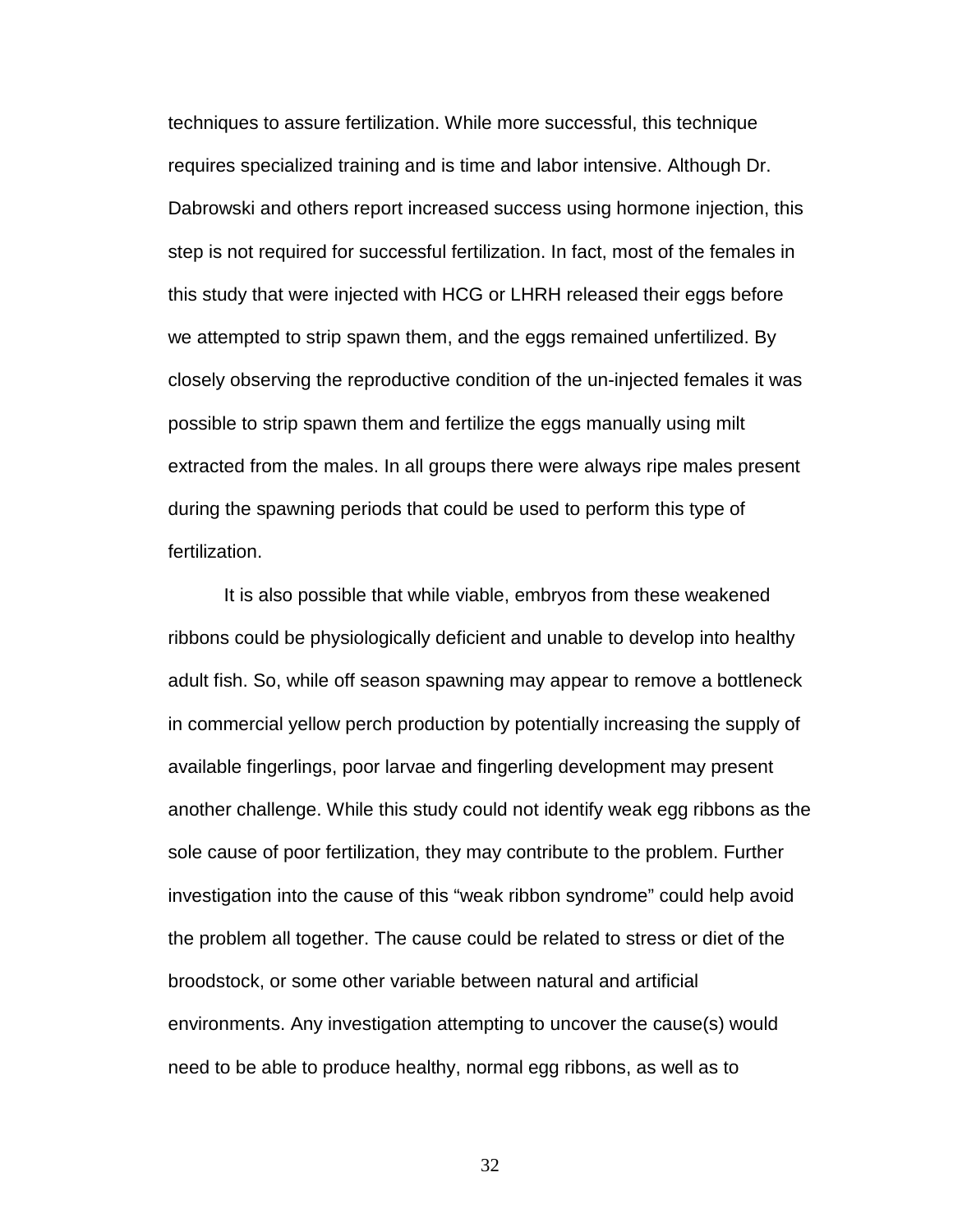deliberately produce weak, clumpy ribbons so that the precise cause could be identified and corrected.

Brood fish diets play an important role in the reproductive development of the brood fish and the success of their eggs and larvae. The formulations of those diets dictate what fatty acids and other nutrients are present in the ova to be passed into the egg yolk during vitellogenesis. The literature indicates that in other species of coolwater fish, DHA and EPA are the most critical fatty acids for healthy embryonic and larval development (Sargent et al.,1999; Copeman et al., 2002; Harel & Place 2003). The broodstock diets currently in use by yellow perch producers were similar to the diet used in this study. Because the egg samples recovered from the cultured brood fish were higher in essential fatty acids than those collected from the wild, the diet used in this study seems to contain sufficient amounts of these fatty acids to allow for successful spawning and development. Performance of the brood fish (and their eggs and larvae) may be improved by more advanced diet formulations, but that was not a target of this investigation and specific improvements cannot be implied from this data.

The feeding trial conducted on the larvae spawned from Winter Group and Spring Group (2) provided data that led to the following conclusions about larval nutrition in yellow perch. First, some percentage of yellow perch larvae will survive on the commonly used live foods (rotifers and Artemia nauplii) but enriching these food items with a product such as AquaGrow has been shown by this experiment to significantly improve survival. While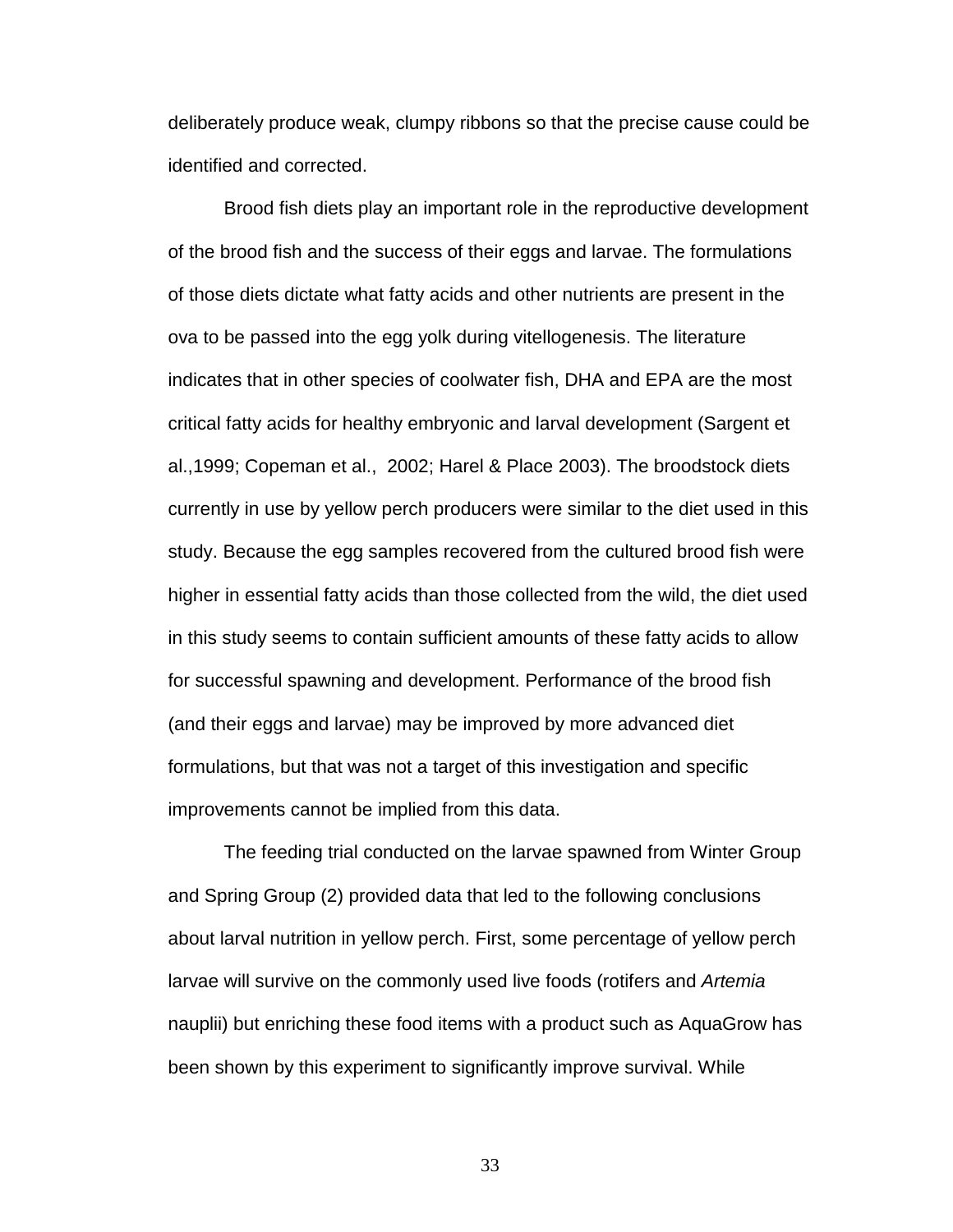existing formulations for broodstock diets may enable female yellow perch to provide their eggs with adequate concentrations of DHA and EPA, newly hatched yellow perch larvae need to quickly find another source of these essential fatty acids and un-supplemented live foods may not be sufficient. Further investigation may reveal that AquaGrow or other enrichment products high in DHA could improve larval growth rates.

Second, without a readily consumable food source high in DHA and EPA, yellow perch larvae will starve and suffer high mortality once the yolk sac is consumed. Analysis of the results of this feeding trial indicates that the liquid EZ-Larvae diet, produced by Ziegler Brothers (Garners, PA), resulted in the lowest survival. When examining samples of larvae under a dissecting microscope, there were never any particles of EZ-Larvae present in the gut of fish from that treatment, and heavy mortality occurred in all of the EZ-larvae replicates. While Ziegler Brothers did not provide the precise formulations of the EZ-Diets, they are high in both DHA and EPA. It is possible that the yellow perch larvae did not recognize it as a food item, or that they did not find the product palatable. Because this species of fish is not domesticated, it is also possible that they rely on a predatory instinct that requires they be offered only live and mobile food items. If this were the case it is possible that they could be weaned onto the EZ-Diets, reducing the amount of time they required live food and possibly eliminating the feeding of Artemia nauplii. Further investigation is warranted given the practical and nutritional benefits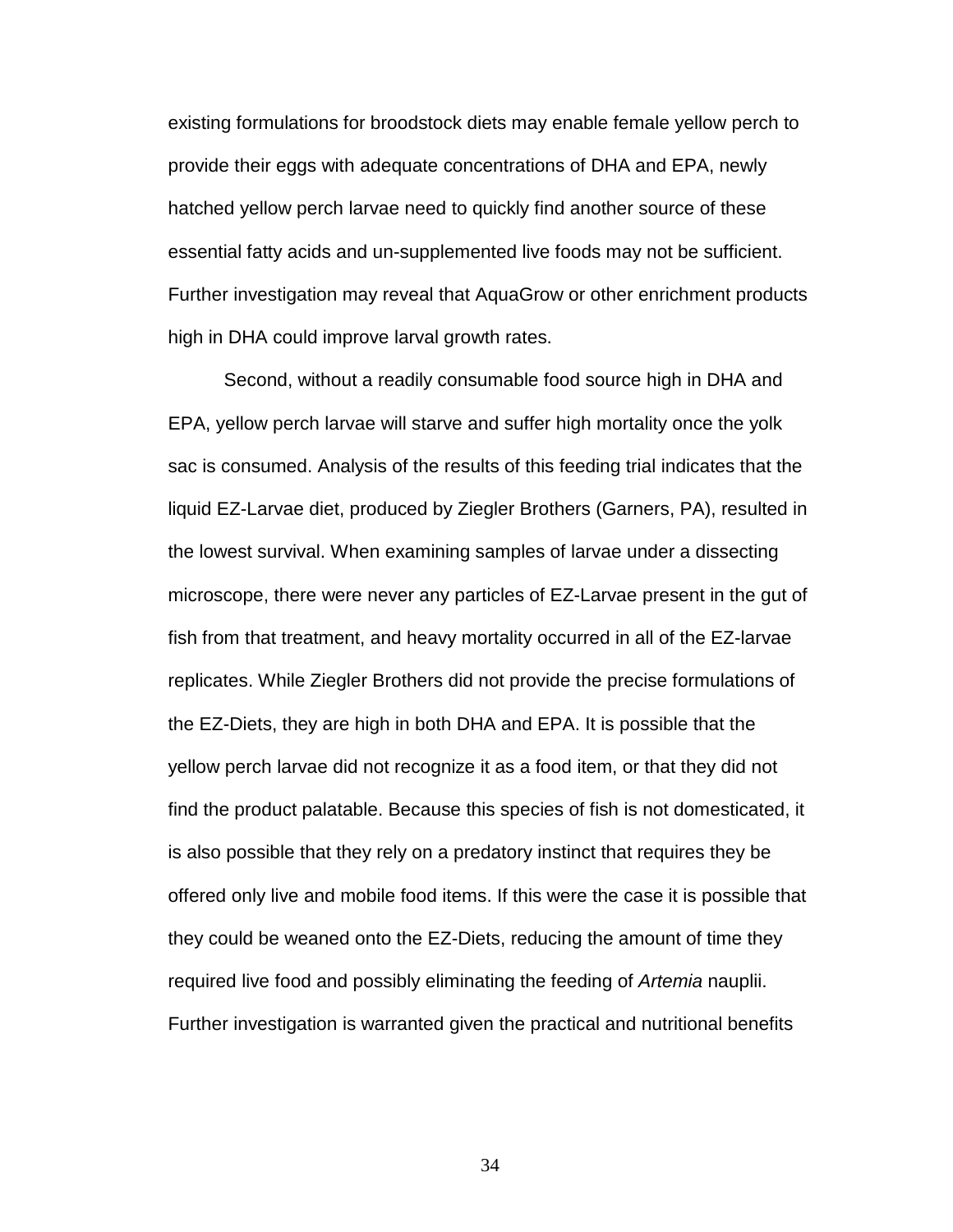of using a manufactured diet in both commercial and research aquaculture settings.

In conclusion, the results of this study indicate that off-season spawning of yellow perch is a possible technique that could be implemented by producers to produce multiple batches of larvae. This is despite the increased degree of difficulty compared to off-season spawning techniques of other species such as channel catfish (Kelly & Kohler 1996) and hybrid striped bass (Tate & Halfrich 1998). There should, however, be further study into the issue of poor egg quality that has been described here. Until that issue is resolved, producers would be well advised to continue using pond techniques to spawn yellow perch. Producers that raise larvae in hatcheries can expect to see an increased percent survival by introducing live food enrichment into their larval diets. Liquid formulations and refined techniques for using such diets may be practical in the future but are not yet suitable for newly hatched yellow perch larvae.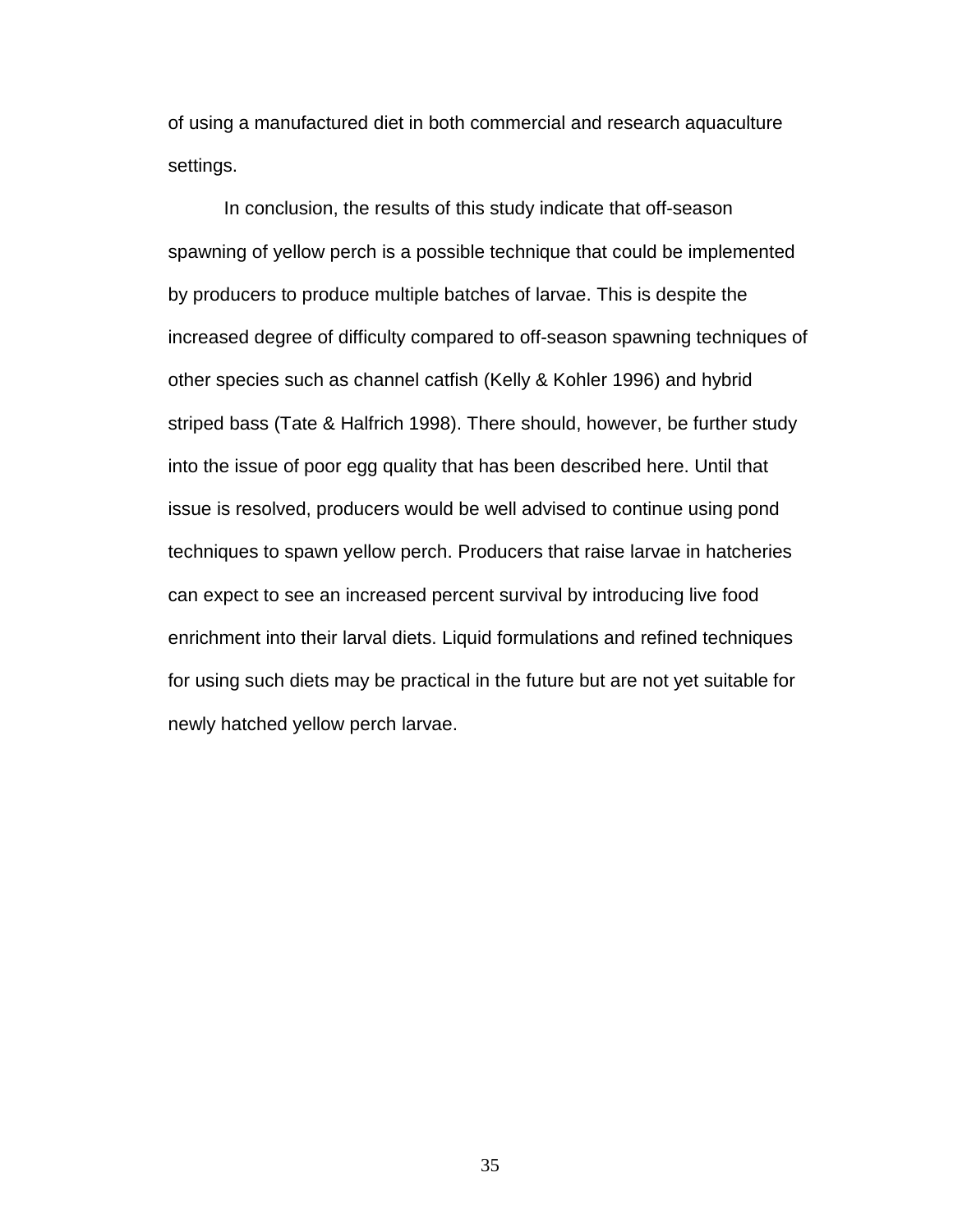### **References**

- Asturiano, J.F., Sorbera, L.A., Zanuy, S., and Carillo, M. (2000). Effects of polyunsaturated fatty acids and gonadotropin on prostaglandin series E production in a primary testis cell culture system for the European sea bass. Journal of Fish Biology. **57**, 1563- 1574.
- Brown, P.B., Dabrowski, K., and Garling, D.L. (1996). Nutrition and feeding of yellow perch (Perca flavescens). Journal of Applied Icthyology. **12**, 171-174.
- Ciereszko, R.E., Dabrowski, K., and Ciereszko, A. (1997). Effects of temperature and photoperiod on reproduction of female yellow perch Perca flavescens: Plasma concentrations of steroid hormones, spontaneous and induced ovulation, and quality of eggs. Journal of the World Aquaculture Society. **28**, 344-356.
- Copeman, L.A., Parrish, C.C., Brown, J.A. and Harel, M. (2002). Effects of docosahexaenoic, eicosapentaenoic, and arachidonic acids on the early growth, survival, lipid composition and pigmentation of yellowtail flounder (Limanda ferruginea): a live food enrichment experiment. Aquaculture. **210**, 285-304.
- Dabrowski, K., Ciereszko, R.E., Ciereszko, A., Toth, G.P., Christ, S.A., El-Saidy, D., and Ottobre, J.S. (1996). Reproductive physiology of yellow perch (Perca flavescens): environmental and endocrinological cues. Journal of Applied Icthyology. **12**, 139-148.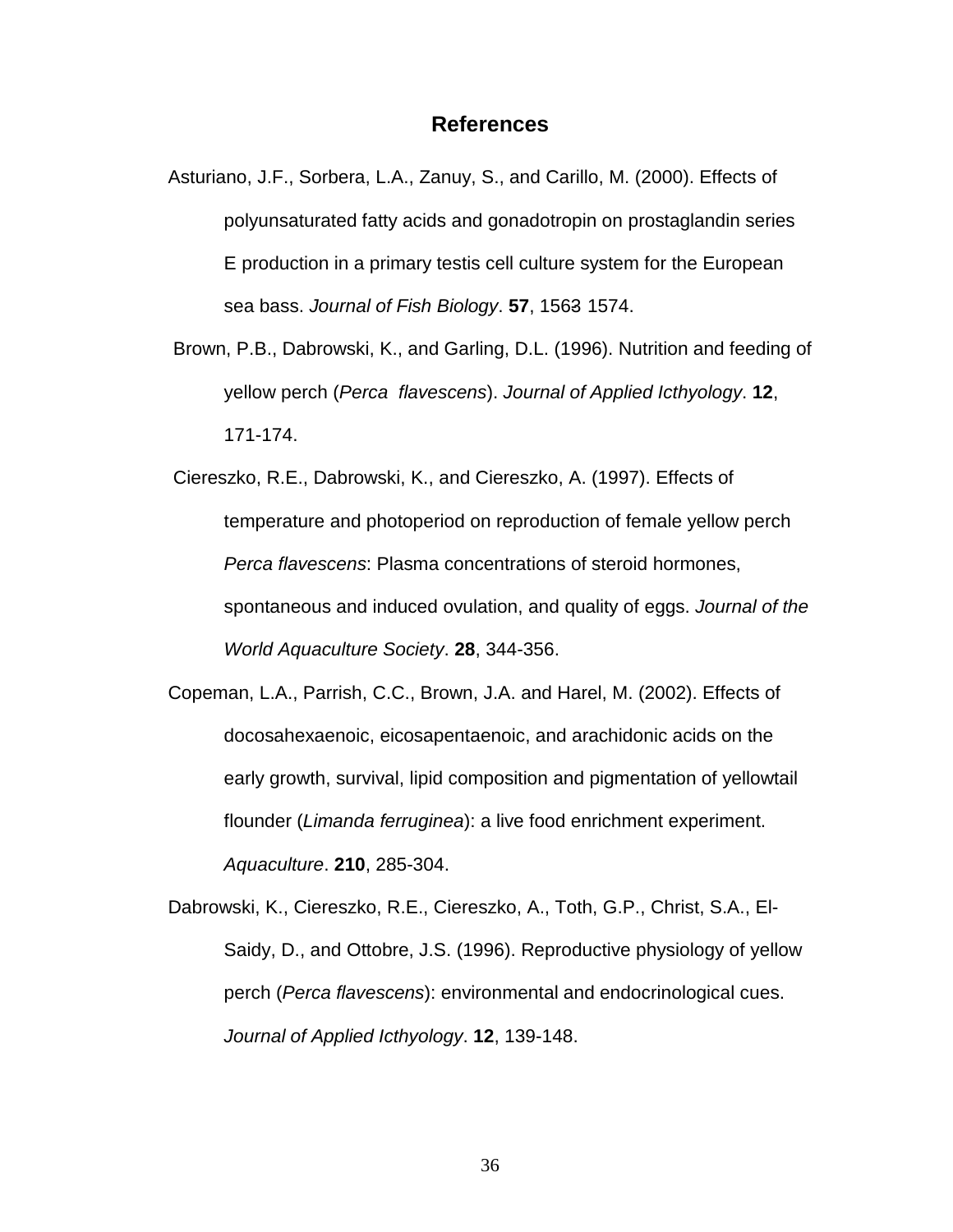- Dabrowski, K., Rinchard, J., Abiado, M.G., and Czesny, S. (2001) The first successful weaning of yellow perch Perca flavescens larvae in captivity (abstract). Presented at Aquaculture 2001.
- Folch, J., Lees M. and Stanely G.H.S. (1957). A simple method for the isolation and purification of total lipides form animal tissues. Journal of Biological Chemistry. **226**, 497-509.
- Harel, M., Ozkizilcik, S., Lund, E., Behrens, P., and Place, A.R. (1999). Enhanced absorption of docosahexaenoic acid (DHA, 22:6n-3) in Artemia nauplii using a dietary combination of DHA-rich phospholipids and DHA-sodium salts. Comparative Biochemistry and Physiology. **124**, 169-176.
- Harel, M. and Place, A.R. (2003). Tissue essential fatty acid composition and competitive response to dietary manipulations in white bass (Morone chrysops), striped bass (M. saxatilis) and hybrid striped bass (M.chrysops X M. saxatilis). Comparative Biochemistry and Physiology. Part B **135**, 83-94.
- Henderson, B.A., Trivend, T., and Collins, N. (2000). Annual cycle of energy allocation to growth and reproduction of yellow perch. Journal of Fish Biology. **57**, 122-133.
- Hokanson, K.E.F. (1977). Temperature requirements of some percids and adaptations to the seasonal temperature cycle. Journal of the Fisheries Research Board of Canada. **34**, 1524- 1550.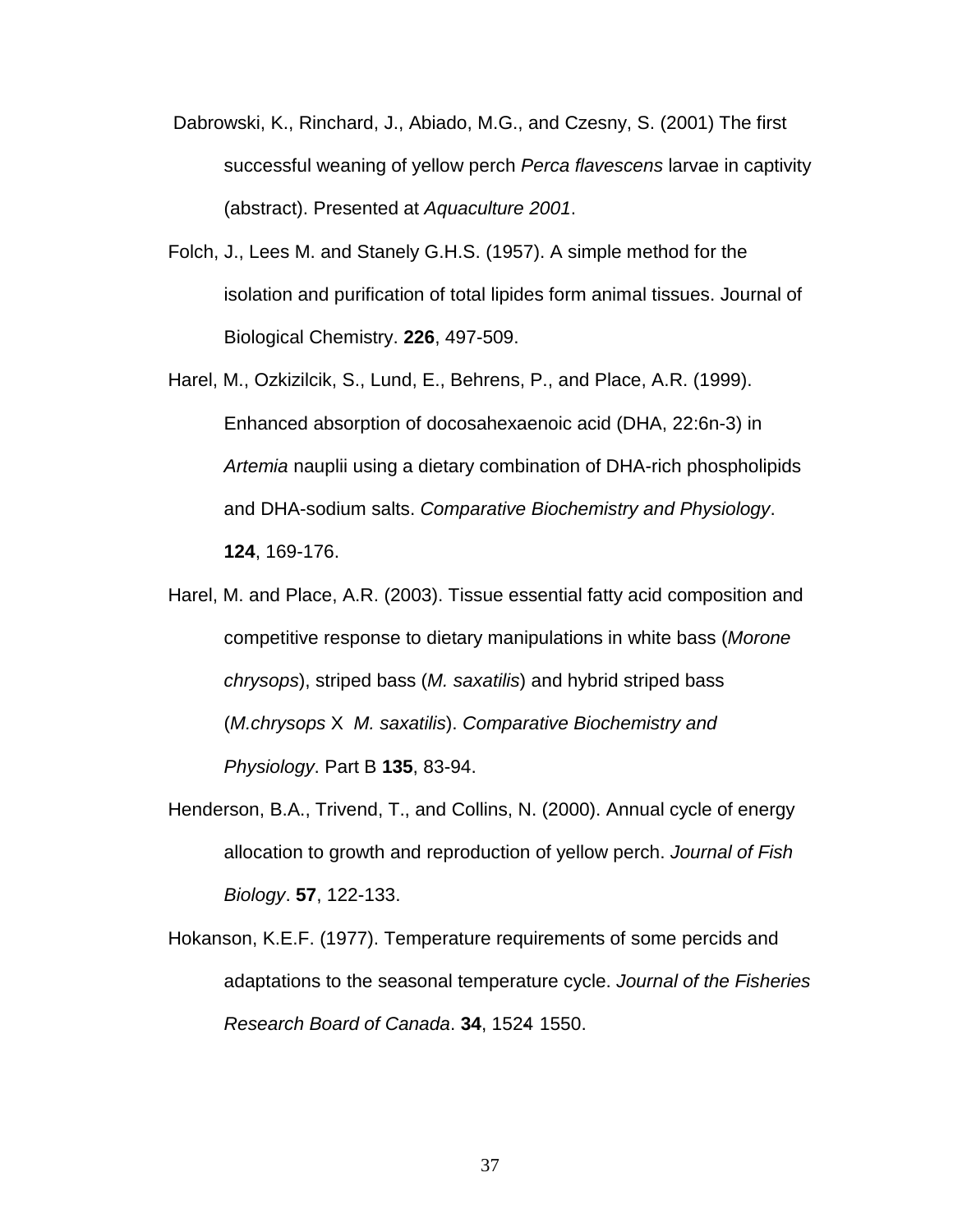Johnston, C.E., Hambrook, M.J., Gray, R.W., and Davidson, K.G. (1992). Manipulation of reproductive function in atlantic salmon (Salmo salar) kelts with controlled photoperiod and temperature. Canadian Journal of Fisheries and Aquatic Sciences. **49**, 2055-2061.

- Jug-Dujakvic, J. and VanGorder, S.D. (2002). Pilot production of yellow perch (Perca flavescens) in a commercial closed recirculation system. Presented at Recirculating Aquaculture Conference, Roanoke, VA.
- Kelly, A.M., and Kohler, C.C. (1996). Manipulation of spawning cycles of channel catfish in indoor water-recirculating systems. Progressive Fish Culturist. **58**, 221-228.
- Kelly, A.M. (2000). Yellow perch culture in the United States: manna or mania?. World Aquaculture. June 2000 issue.
- Kolkovski, S. and Dabrowski, K. (1998). Off-season spawning of yellow perch. The Progressive Fish-Culturist. **60**, 133-136.

Macquarrie, D.W., Markert, J.R., and Vanstone, W.E. (1978). Photoperiod induced off-season spawning of coho salmon (Onchorhyncus kisutch). Annales de Biologie Animale Biochimie Biophysique . **18**. 1051-1058.

- Macquarrie, D.W., Vanstone, W.E., and Markert, J.R.(1979). Photoperiod induced off-season spawning of pink salmon (Oncorhynchus gorbuscha). Aquaculture. **18**. 289-302.
- Malison, J.A., Procarione, L.S., Kayes, T.B., Hansen, J.F., and Held, J.A. (1998) Induction of out-of-season spawning in walleye (Stizostedion vitreum). Aquaculture. **163**, 151-161.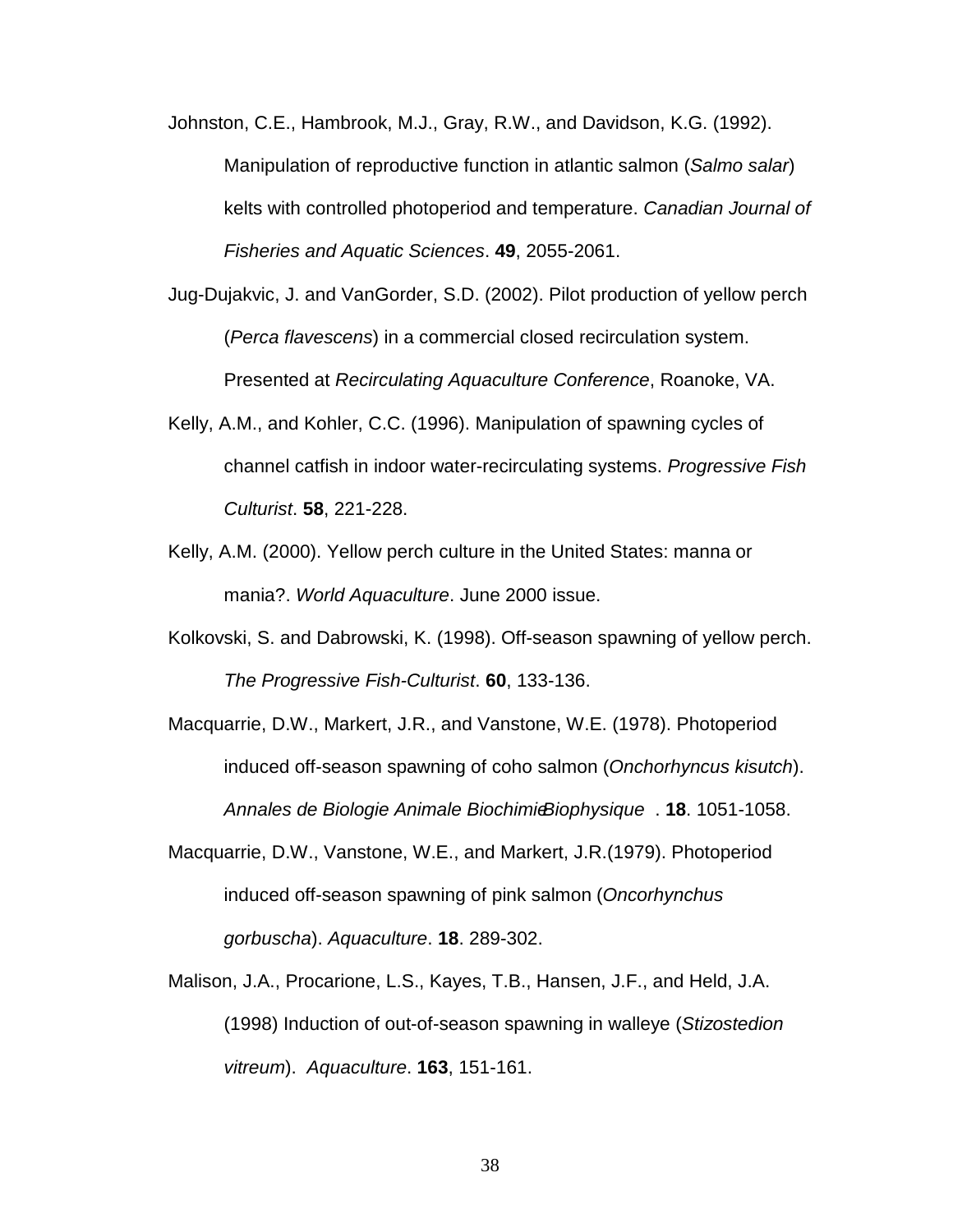- Malison, J.A. (2000). A white paper on the status and needs of yellow perch aquaculture in the north central region (Draft). Prepared for the North Regional Aquaculture Center, East Lansing, Michigan.
- Manci, B. (2001). Is commercial yellow perch production in the US feasible?. Aquaculture Magazine. **27**, 26-29.
- Mansueti, A.J. (1964). Early development of the yellow perch, Perca flavescens. Chesapeake Science. **5**, 46-66.
- Miguad, H., Fontaine, P., Sulistyo, I., Kestemont, P., and Gardeur, J. (2002). Induction of out-of-season spawning in eurasian perch Perca fluvatilis: effects of rates of cooling and cooling durations on female gametogenesis and spawning. Aquaculture. **205**, 253-267.
- Mischke, C.C., and Morris, J.E. (1997). Out-of-season spawning of sunfish Lepomis spp. in the laboratory. Progressive Fish Culturist. **59**. 297- 302.
- Morris, J.E. and Mischke, C.C., Editors (????). Yellow perch *Perc a* flavescens) culture guide. North Central Regional Aquaculture Center Culture Series. **103.**
- Riepe, J.R. (1997). Costs for pond production of yellow perch in the north central region, 1994-95. North Central Regional Aquaculture Center Fact Sheet Series. **11**.
- Rottman, R.W., Shireman, J.V., and Chapman, F.A. (1991a). Hormonal control of reproduction in fish for induced spawning. Southern Regional Aquaculture Center Fact Sheet Series. SRAC Publication no. 424.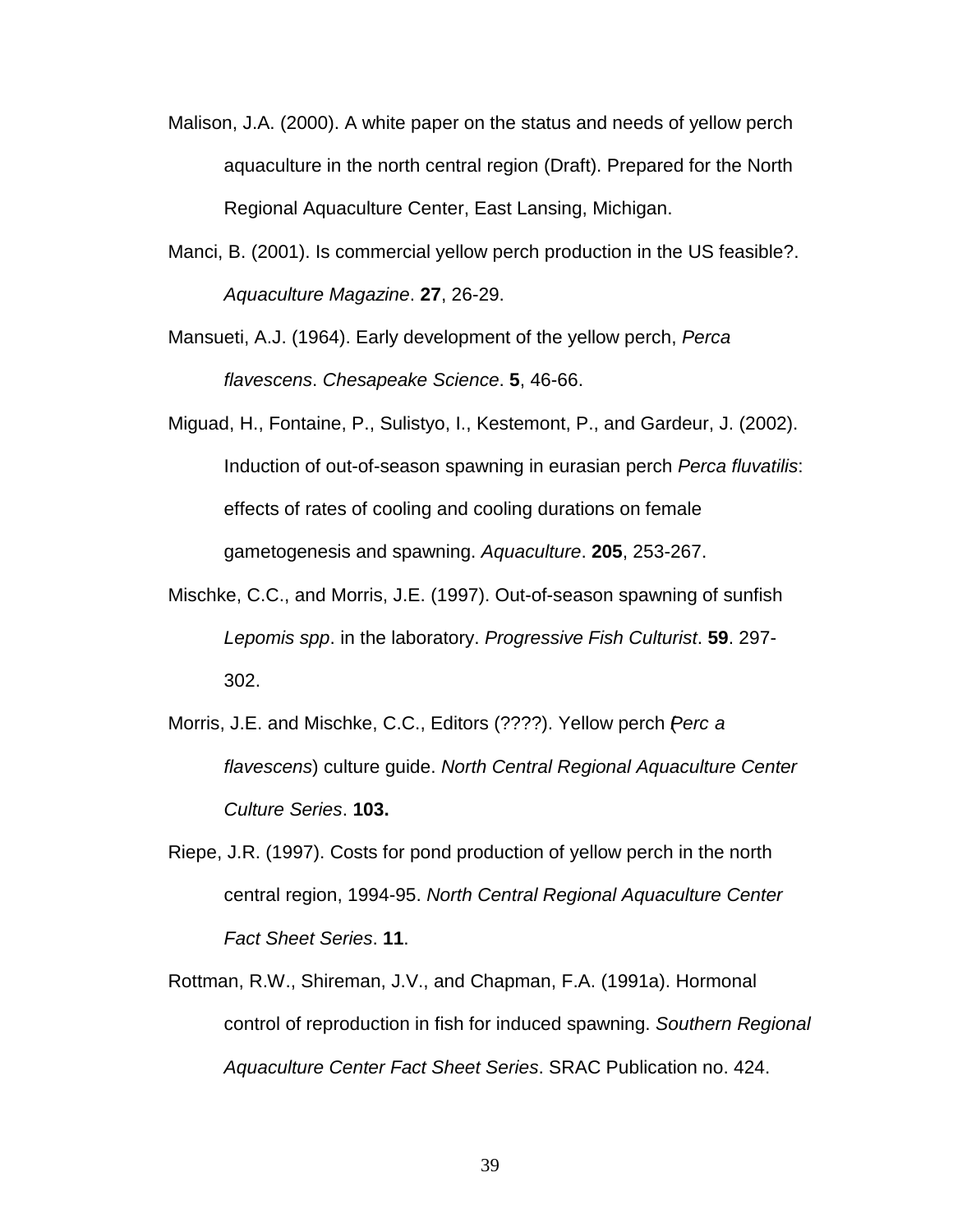- Rottman, R.W., Shireman, J.V., and Chapman, F.A. (1991b). Hormonal preparation, dosage calculation, and injection techniques for induced spawning of fish. Southern Regional Aquaculture Center Fact Sheet Series. SRAC Publication no. 425.
- Sargent, J., Bell, G., McEvoy, L., Tocher, D., and Estevez, A. (1999). Recent developments in the essential fatty acid nutrition of fish. Aquaculture. **177**. 191-199.
- Tate, A.E. and Halfrich, L.A. (1998) Off-season spawning of sunchine bass (Morone chrysops X M-saxatilis) exposed to 6- or 9-month phaseshifted photothermal cycles. Aquaculture. **167**. 67-83
- Tidwell, J.H., Coyle, S.D., Evans, J., Weibel, C., McKinney, J. Dodson, K., and Jones, H. (1999). Effect of temperature on growth, survival, and biochemical composition of yellow perch Perca flavescens. Journal of the World Aquaculture Society. **30**, 324-330.
- Tompkins, K. and Libey, G. (1999). Spawning yellow perch throughout the year. Commercial Fish & Shellfish Technology Fact Sheet. **600 - 202**.
- Wallat, G., Tiu, L., and Rapp, D. (2001). Comparison of two spawning methods for the production of feed-trained yellow perch fingerlings and first year grow-out. Piketon Research & Extension Center Sheet. **AQ(1) – 2001**, The Ohio State University, Piketon, Ohio.
- Wallat, G. and Tiu, L. (1999). Production and feed training of yellow perch fingerlings. Piketon Research & Extension Center Sheet. **AQ(1) – 1999**, The Ohio State University, Piketon, Ohio.